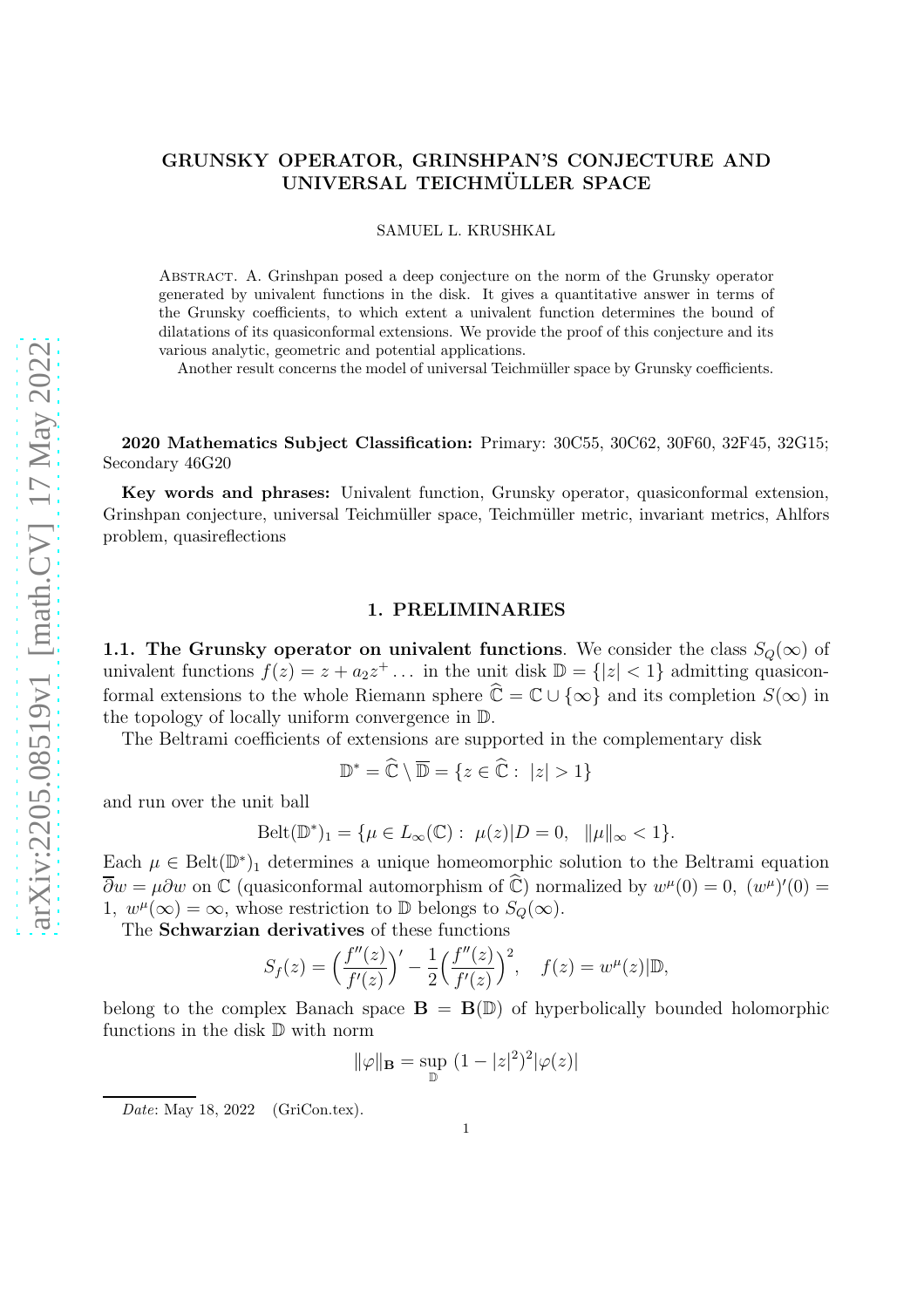#### 2 Samuel L. Krushkal

and run over a bounded domain in  $\bf{B}$  modeling the **universal Teichmüller space T**. Its origin (the base point)  $\varphi = 0$  corresponds to the identity map  $f(z) \equiv z$ . The space **B** is dual to the Bergman space  $A_1(\mathbb{D})$ , a subspace of  $L_1(\mathbb{D})$  formed by integrable holomorphic functions (quadratic differentials  $\varphi(z)dz^2$  on  $\mathbb D$ .

One defines for any  $f \in S_0(\infty)$  its Grunsky coefficients  $\alpha_{mn}$  from the expansion

$$
\log \frac{f(z) - f(\zeta)}{z - \zeta} = \sum_{m,n=1}^{\infty} \alpha_{mn} z^m \zeta^n, \quad (z, \zeta) \in \mathbb{D}^2,
$$
 (1)

where the principal branch of the logarithmic function is chosen. These coefficients satisfy the inequality

$$
\left| \sum_{m,n=1}^{\infty} \sqrt{mn} \alpha_{mn}(f) x_m x_n \right| \le 1
$$
 (2)

for any sequence  $\mathbf{x} = (x_n)$  from the unit sphere  $S(l^2)$  of the Hilbert space  $l^2$  with norm  $\|\mathbf{x}\| = \left(\sum_{i=1}^{\infty}$  $\sum_{1}^{\infty} |x_n|^2$ , conversely, the inequality (1) also is sufficient for univalence of a locally univalent function in  $\mathbb{D}$  (cf. [\[12\]](#page-17-0)).

The minimum  $k(f)$  of dilatations  $k(f^{\mu}) = ||\mu||_{\infty}$  among all quasiconformal extensions  $w^{\mu}(z)$  of f onto the whole plane  $\hat{\mathbb{C}}$  (forming the equivalence class of f) is called the **Te**ichmüller norm of this function. Hence,

$$
k(f) = \tanh d_{\mathbf{T}}(\mathbf{0}, S_f),
$$

where  $d_{\mathbf{T}}$  denotes the Teichmüller-Kobayashi metric on **T**. This quantity dominates the Grunsky norm

$$
\varkappa(f) = \sup \left\{ \Big| \sum_{m,n=1}^{\infty} \sqrt{mn} \alpha_{mn} x_m x_n \Big| : \mathbf{x} = (x_n) \in S(l^2) \right\}
$$

by  $\varkappa(f) \leq k(f)$  (see, e.g., [\[23\]](#page-18-0), [\[29\]](#page-18-1)). These norms coincide only when any extremal Beltrami coefficient  $\mu_0$  for f (i.e., with  $\|\mu_0\|_{\infty} = k(f)$ ) satisfies

$$
\|\mu_0\|_{\infty} = \sup \left\{ \left| \iint_{\mathbb{D}^*} \mu(z) \psi(z) dx dy \right| : \psi \in A_1^2(\mathbb{D}^*), \ \|\psi\|_{A_1} = 1 \right\} = \varkappa(f) \quad (z = x + iy). \tag{3}
$$

Here  $A_1(\mathbb{D}^*)$  denotes the subspace in  $L_1(\mathbb{D}^*)$  formed by integrable holomorphic functions (quadratic differentials) on  $\mathbb{D}^*$  (hence,  $\psi(z) = c_4 z^{-4} + c_5 z^{-5} + \dots$ ), so  $\psi(z) = O(z^{-4})$  as  $z \to \infty$ , and  $A_1^2(\mathbb{D}^*)$  is its subset consisting of  $\psi$  with zeros even order in  $\mathbb{D}^*$ , i.e., of the squares of holomorphic functions. Due to [\[16\]](#page-17-1), every  $\psi \in A_1^2(\mathbb{D}^*)$  has the form

$$
\psi(z) = \frac{1}{\pi} \sum_{m+n=4}^{\infty} \sqrt{mn} x_m x_n z^{-(m+n)}
$$

and  $\|\psi\|_{A_1(\mathbb{D}^*)} = \|\mathbf{x}\|_{l^2} = 1, \mathbf{x} = (x_n).$ 

In the general case,  $\mu_0 \in \text{Belt}(\mathbb{D}^*)_1$  is extremal in its class if and only if

$$
\|\mu_0\|_{\infty} = \sup \left\{ \left| \iint_{D^*} \mu(z) \psi(z) dx dy \right| : \psi \in A_1(\mathbb{D}^*), \ \|\psi\|_{A_1} = 1 \right\}.
$$

Moreover, if  $\varkappa(f) = k(f)$  and the equivalence class of f is a **Strebel point** of **T**, which means that this class contains the Teichmüller extremal extension  $f^{k|\psi_0|/\psi_0}$  with  $\psi_0 \in A_1(\mathbb{D}),$ then necessarily  $\psi_0 = \omega^2 \in A_1^2$  (cf. [\[19\]](#page-18-2), [\[23\]](#page-18-0), [\[30\]](#page-18-3),[\[37\]](#page-18-4)).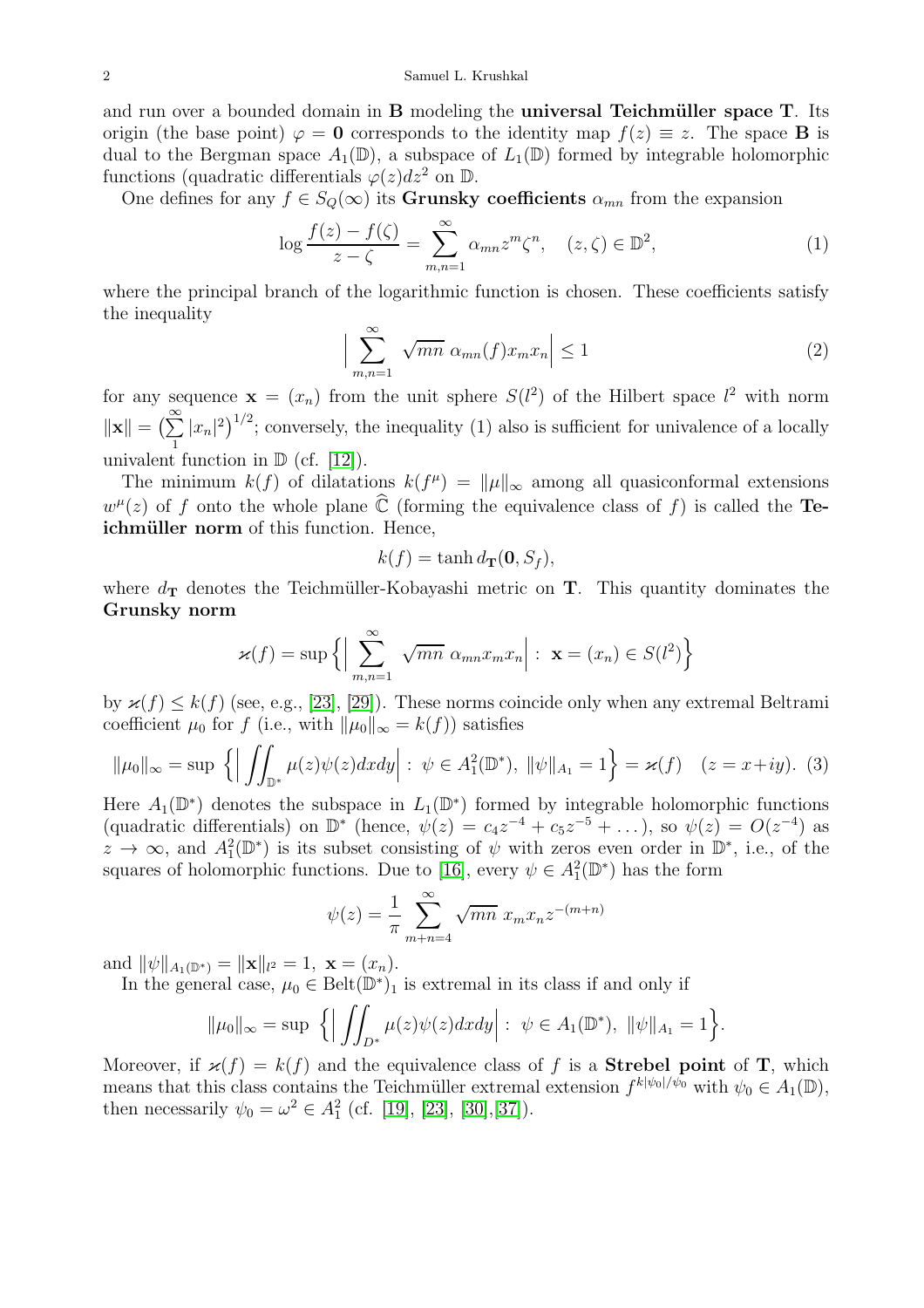An important fact is that the Strebel points are dense in any Teichmüller space (see [\[9\]](#page-17-2)).

Every Grunsky coefficient  $\alpha_{mn}(f)$  in (1) is represented as a polynomial of a finite number of the initial Taylor coefficients  $a_2, \ldots, a_s$  and hence depends holomorphically on Beltrami coefficients  $\mu_f \in \text{Belt}(\mathbb{D}^*)_1$  and on the Schwarzians  $S_f \in \mathbf{T}$ . This generates holomorphic maps

$$
h_{\mathbf{x}}(S_f) = \sum_{m,n=1}^{\infty} \sqrt{mn} \alpha_{mn}(S_f) x_m x_n : \mathbf{T} \to \mathbb{D}
$$
 (4)

with fixed  $\mathbf{x} = (x_n) \in l^2$  with  $\|\mathbf{x}\| = 1$  so that  $\sup_{\mathbf{x} \in S(l^2)} h_{\mathbf{x}}(S_f) = \varkappa(f)$ .

The holomorphy of these functions follows from the holomorphy of coefficients  $\alpha_{mn}$  with respect to Beltrami coefficients  $\mu \in \text{Belt}(D^*)_1$  and from the estimate

$$
\Big|\sum_{m=j}^{M}\sum_{n=l}^{N} \beta_{mn} x_m x_n\Big|^2 \leq \sum_{m=j}^{M} |x_m|^2 \sum_{n=l}^{N} |x_n|^2,
$$

which holds for any finite M, N and  $1 \leq j \leq M$ ,  $1 \leq l \leq N$  (see [\[34\]](#page-18-5), p. 61).

Due to [\[27\]](#page-18-6), [\[23\]](#page-18-0), the set of f with  $\varkappa(f) < k(f)$  is dense in  $\Sigma$ , and moreover, the Schwarzian derivatives of these functions form an open and dense set in the universal Teichmüller space **T**. On the other hand, the functions with  $\varkappa(f) = k(f)$  play a crucial role in applications of Grunsky inequalities to the Teichmüller space theory.

Both norms  $\varkappa(f)$  and  $k(f)$  are continuous plurisubharmonic functions of  $S_f$  on the space  $\mathbf T$  (in  $\mathbf B$  norm); see, e.g. [\[23\]](#page-18-0).

Note that the Grunsky (matrix) operator

$$
\mathcal{G}(f) = (\sqrt{mn} \ \alpha_{mn}(f))_{m,n=1}^{\infty}
$$

acts as a linear operator  $l^2 \to l^2$  contracting the norms of elements  $\mathbf{x} \in l^2$ ; the norm of this operator equals  $\varkappa(f)$  (cf. [\[12\]](#page-17-0)).

A deep theorem of Pommerenke and Zhuravlev states that any univalent function  $f \in S$ , with  $\varkappa(f) \leq \kappa < 1$  has  $\kappa_1$ -quasiconformal extensions to  $\hat{\mathbb{C}}$  with  $\kappa_1 = \kappa_1(\kappa) \geq \kappa$  (see [\[34\]](#page-18-5); [KK1, pp. 82-84), [\[39\]](#page-18-7)). Some explicit estimates for  $k_1(k)$  are established in [\[20\]](#page-18-8), [\[32\]](#page-18-9).

The method of Grunsky inequalities was generalized in several directions, even to bordered Riemann surfaces  $X$  with a finite number of boundary components. The case of arbitrary quasidisks is described in [\[23\]](#page-18-0).

In particular, for univalent functions  $f(z) = z + a_2 z^2 + \dots$  in an arbitrary disk  $\mathbb{D}_r = \{|z| <$ r},  $0 < r < \infty$ , the corresponding function (1) on  $(z, \zeta) \in \mathbb{D}_r^2$  provides the Grunsky norm

$$
\varkappa(f) = \sup \Big\{ \Big| \sum_{m,n=1}^{\infty} \sqrt{mn} \ \alpha_{mn} r^{-m-n} x_m x_n \Big| : \ \mathbf{x} = (x_n) \in S(l^2) \Big\},
$$

and accordingly, the holomorphic maps

$$
h_{\mathbf{x},r}(S_f) = \sum_{m,n=1}^{\infty} \sqrt{mn} \alpha_{mn}(S_f) r^{-m-n} x_m x_n : \mathbf{T} \to \mathbb{D}
$$

with  $\sup_{\mathbf{x}\in S(l^2)} h_{\mathbf{x},r}(S_f) = \varkappa(f)$ .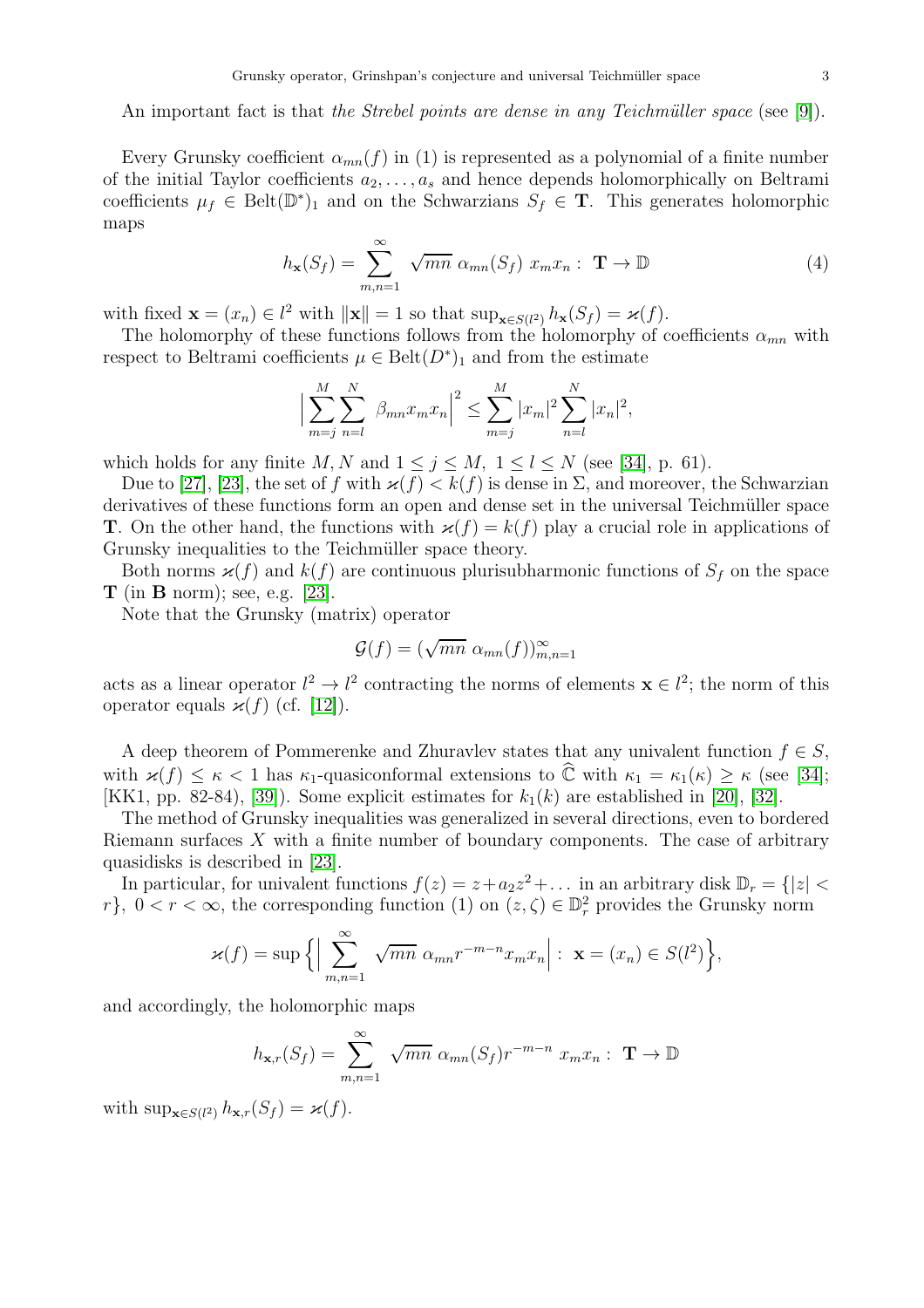### 1.2. The root transform. One can apply to  $f \in S_Q(\infty)$  the rotational conjugation

$$
\mathcal{R}_p: f(z) \mapsto f_p(z) := f(z^p)^{1/p} = z + \frac{a_2}{p} z^{p-1} + \dots
$$

with integer  $p \geq 2$ , which transforms  $f \in S(\infty)$  into p-symmetric univalent functions accordingly to the commutative diagram



where  $\widetilde{\mathbb{C}}_p$  denotes the p-sheeted sphere  $\widehat{\mathbb{C}}$  branched over 0 and  $\infty$ , and the projection  $\pi_p(z)$  $z^p$ .

This transform acts on  $\mu \in \text{Belt}(\mathbb{D}^*)_1$  and  $\psi \in L_1(\mathbb{D}^*)$  by

$$
\mathcal{R}_p^*\mu = \mu(z^p)\overline{z}^{p-1}/z^{p-1},\quad \mathcal{R}_p^*\psi = \psi(z^{-p})p^2z^{2p-2};
$$

then

$$
k(\mathcal{R}_p f) = k(f), \quad \varkappa(\mathcal{R}_p f) \ge \varkappa(f).
$$

It was established by Grinshpan in [\[10\]](#page-17-3) that the root transform does not decrease the Grunsky norm, i.e.

$$
\varkappa_p(f) := \varkappa(f_p) \geq \varkappa(f_p)
$$

(this also follows from the Kühnau-Schiffer theorem on reciprocity of the Grunsky norm to the least positive Fredholm eigenvalue of the curve  $L = f(|z| = 1)$ ; see [\[29\]](#page-18-1), [\[36\]](#page-18-10).

Note that the sequence  $\varkappa_p(f)$ ,  $p = 2, 3, \ldots$ , is not necessarily nondecreasing. For example, for the function  $f(z) = z/(1 + tz)^2$  with  $|t| \leq 1$ , we have

$$
f_p(t) = z/(1 + tz^p)^{2/p},
$$

and  $\varkappa(f_p) = |t| = k(f_p)$  for even p, while  $\varkappa(f_p) < |t| = k(f_p)$  for any odd  $p \ge 3$  (see, e.g.  $[16]$ .

The Grunsky coefficients of every function  $\mathcal{R}_p f$  also are polynomials of  $a_2, \ldots, a_l$ , which implies, similar to (4), the holomorphy of maps

$$
h_{\mathbf{x},p}(\mu) = \sum_{m,n=1}^{\infty} \sqrt{mn} \alpha_{mn} (\mathcal{R}_p f^{\mu}) x_m x_n : \text{Belt}(D^*)_1 \to \mathbb{D}
$$
 (5)

for any fixed p and any  $\mathbf{x} = (x_n) \in S(l^2)$ , and  $\sup_{\mathbf{x} \in S(l^2)} h_{\mathbf{x},p}(\mu) = \varkappa (\mathcal{R}_p f^{\mu}).$ 

Every function  $h_{\mathbf{x},p}(\mu)$  descends to a holomorphic functions on the space **T**, which implies that the Grunsky norms  $\varkappa(\mathcal{R}_p f^{\mu})$  are continuous and plurisubharmonic on **T** [\[21\]](#page-18-11).

1.3. Additional remarks on universal Teichmüller space. The universal Teichmüller space  $\mathbf{T} = \text{Teich}(\mathbb{D})$  is the space of quasisymmetric homeomorphisms of the unit circle  $\mathbb{S}^1$ factorized by Möbius maps. Its topology and real geometry is determined by Teichmüller metric which naturally arises from extensions of those  $h$  to the unit disk.

This space also admits the complex structure of a complex Banach manifold. This structure is defined on **T** by factorization of the ball  $\text{Belt}(\mathbb{D}^*)_1$ , letting  $\mu_1, \mu_2 \in \text{Belt}(\mathbb{D})_1$  be equivalent if the corresponding quasiconformal maps  $w^{\mu_1}, w^{\mu_2}$  coincide on the unit circle  $\mathbb{S}^1 = \partial \mathbb{D}$  (hence, on  $\overline{\mathbb{D}}$ ). Such  $\mu$  and the corresponding maps  $w^{\mu}$  are called **T**-equivalent.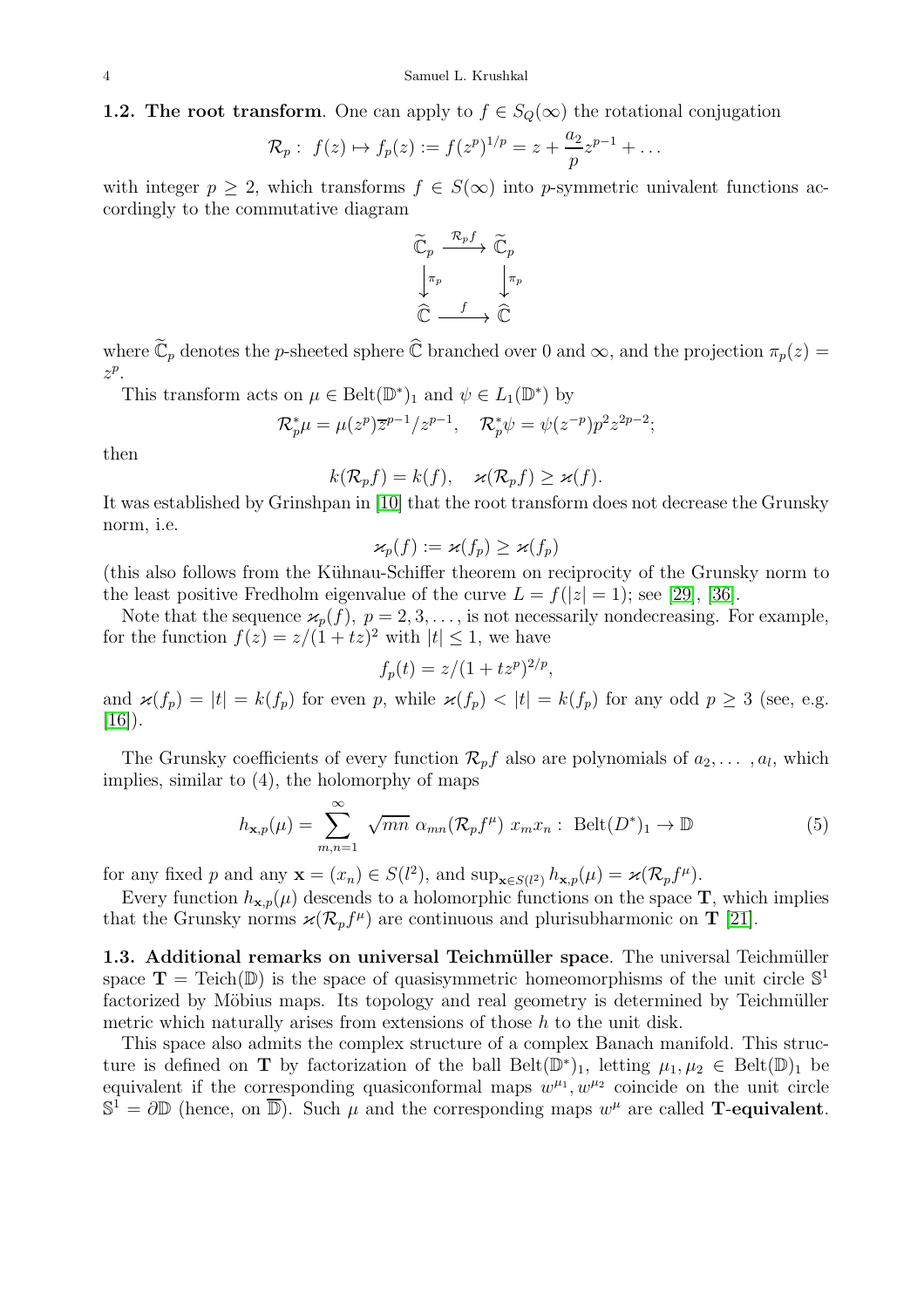The equivalence classes  $[w^{\mu}]_{\mathbf{T}}$  are in one-to-one correspondence with the Schwarzian derivatives  $S_{w^{\mu}}(z)$ ,  $z \in \mathbb{D}$ . The factorizing projection

$$
\phi_{\mathbf{T}}(\mu) = S_{w^{\mu}} : \ \mathrm{Belt}(\mathbb{D}^*)_1 \to \mathbf{T}
$$

is a holomorphic map from  $L_{\infty}(\mathbb{D}^*)$  to **B**. This map is a split submersion, which means that  $\phi_{\mathbf{T}}$  has local holomorphic sections (see, e.g., [GL]).

The basic intrinsic metric on the space  $T$  is its **Teichmüller** metric

$$
\tau_{\mathbf{T}}(\phi_{\mathbf{T}}(\mu), \phi_{\mathbf{T}}(\nu)) = \frac{1}{2} \inf \{ \log K \big( w^{\mu_*} \circ (w^{\nu_*})^{-1} \big) : \ \mu_* \in \phi_{\mathbf{T}}(\mu), \nu_* \in \phi_{\mathbf{T}}(\nu) \};
$$

it is generated by the canonical Finsler structure on  $\tilde{\bf{T}}$  (in fact on the tangent bundle  $\mathcal{T}({\bf T})$  =  $\mathbf{T} \times \mathbf{B}$  of  $\mathbf{T}$ ).

The Carathéodory and Kobayashi metrics on  $T$  are, as usually, the smallest and the largest semi-metrics d on T, which are contracted by holomorphic maps  $h : \mathbb{D} \to T$ . Denote these metrics by  $c_{\mathbf{T}}$  and  $d_{\mathbf{T}}$ , respectively; then

$$
c_{\mathbf{T}}(\psi_1, \psi_2) = \sup\{d_{\mathbb{D}}(h(\psi_1), h(\psi_2)) : h \in Hol(\mathbf{T}, \mathbb{D})\},\
$$

while  $d_{\mathbf{T}}(\psi_1, \psi_2)$  is the largest pseudometric d on **T** satisfying

$$
d(\psi_1, \psi_2) \leq \inf \{d_{\mathbb{D}}(0, t): h(0) = \psi_1, \text{ and } h(t) = \psi_2 \, h \in \text{Hol}(\mathbb{D}, \mathbf{T})\},
$$

where  $d_{\mathbb{D}}$  is the hyperbolic Poincaré metric on  $\mathbb{D}$  of Gaussian curvature  $-4$ .

**1.4. Truncation**. Fix  $0 < \rho < 1$  and consider for  $\mu \in \text{Belt}(\mathbb{D}^*)_1$  the maps

$$
f_{\rho}^{\widetilde{\mu}}(z) = \rho^{-1} f^{\mu}(\rho z), \quad z \in \mathbb{C}
$$

with Beltrami coefficients  $\tilde{\mu}(z) = \mu(\rho z)$ . Truncating these coefficients by

$$
\mu_{\rho}(z) = \begin{cases} \mu(\rho z), & |z| > 1, \\ 0, & |z| < 1, \end{cases} \tag{6}
$$

one obtains a linear (hence holomorphic) map

 $\iota_{\rho}: \mu \mapsto \mu_{\rho}: \text{ Belt}(\mathbb{D}^*)_1 \to \text{Belt}(\mathbb{D}^*_{1/\rho})_1.$ 

We compare this map with the holomorphic homotopy  $f_t(z) = \frac{1}{t} f(tz)$  with  $|t| \leq 1$ , which determines for  $|t| < 1$  a holomorphic map of the space **T** into itself by

$$
S_f(z) = S_{f_t}(z) = t^2 S_f(tz).
$$

This is obtained by applying, for example, the following lemma of Earle [\[6\]](#page-17-4).

**Lemma 1.** Let E, T be open subsets of complex Banach spaces  $X, Y$  and  $B(E)$  be a Banach space of holomorphic functions on E with sup norm. If  $\phi(x,t)$  is a bounded map  $E \times T \rightarrow$  $B(E)$  such that  $t \mapsto \phi(x, t)$  is holomorphic for each  $x \in E$ , then the map  $\phi$  is holomorphic.

The following important lemma is a special case of a more general result from [\[14\]](#page-17-5) (also presented in [\[15\]](#page-17-6), p. 179). It concerns quasiconformal homeomorphisms with  $L_{\infty}$  bounded but integrally small dilatations

Consider in the space  $L_p(\mathbb{C})$  with  $p > 2$  the well-known integral operators

$$
T\rho(z) = -\frac{1}{\pi} \iint\limits_{\mathbb{C}} \frac{\rho(\zeta)d\xi d\eta}{\zeta - z}, \quad \Pi\rho(\zeta) = -\frac{1}{\pi} \iint\limits_{\mathbb{C}} \frac{\rho(\zeta)d\xi d\eta}{(\zeta - z)^2} = \partial_z T\rho(z)
$$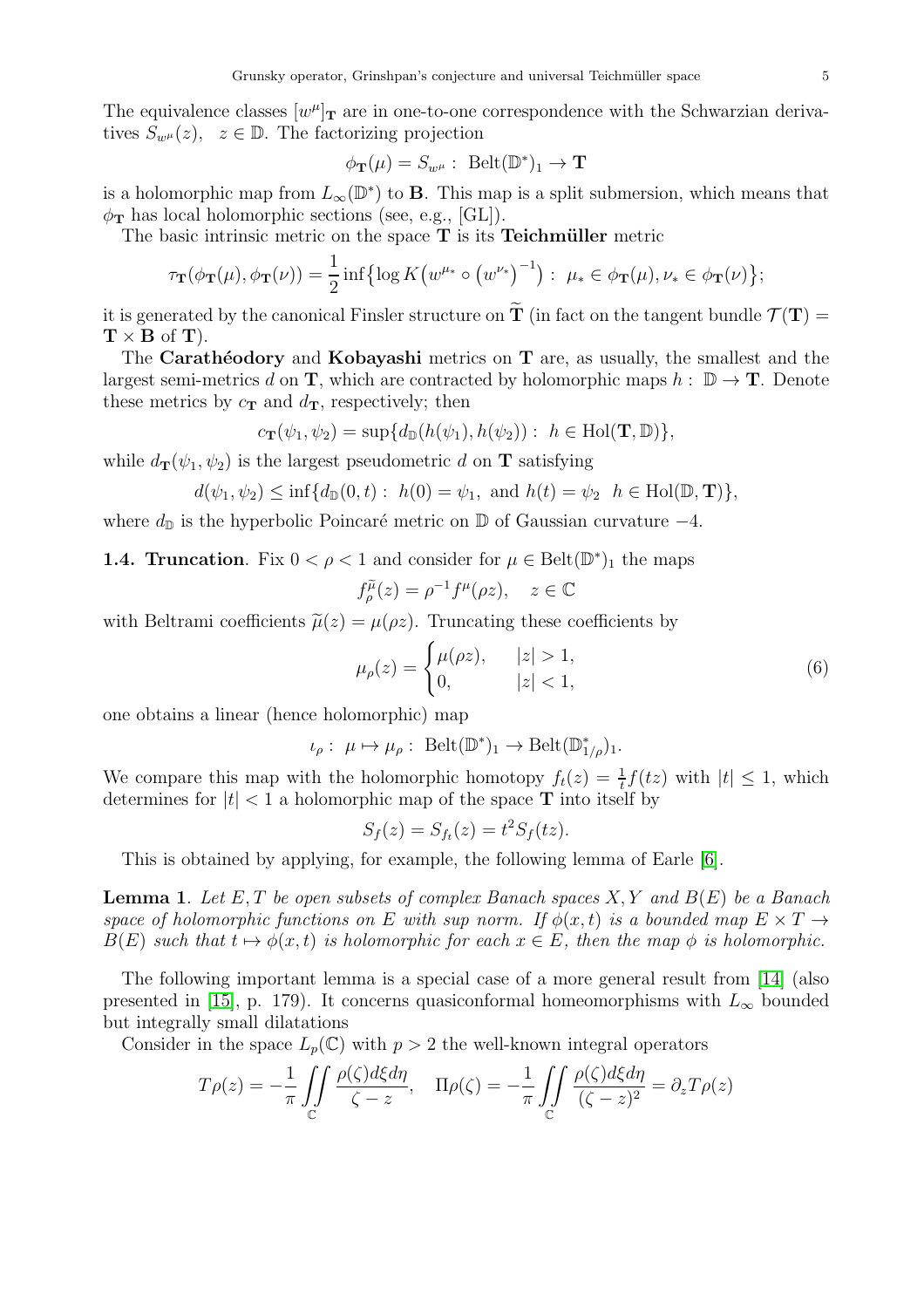assuming for that  $\rho$  has a compact support in C. Then the second integral exists as a Cauchy principal value, and the derivative  $\partial_z T$  generically is understanding as distributional. One of the basic fact in the theorey of quasiconformal maps is that every quasiconformal automorphism  $w^{\mu}$  with  $\|\mu\|_{\infty} = k < 1$  of the Riemann sphere  $\hat{\mathbb{C}} = \mathbb{C} \cup \{\infty\}$  with  $\|\mu\|_{\infty} =$  $k < 1$  is represented in the form

$$
w^{\mu}(z) = z + T\rho(z),
$$

where  $\rho$  is the solution in  $L_p$  (for  $2 < p < p_0(k)$ ) of the integral equation

$$
\rho = \mu + \mu \Pi \rho,
$$

given by the series

$$
\rho = \mu + \mu \Pi \mu + \mu \Pi \mu (\mu \Pi(\mu)) + \dots
$$

Let  $B_{p,R}$  denote the space of functions  $f(z)$  on the disk  $\mathbb{D}_R$ ,  $f(0) = 0$ , with norm

$$
||f||_{B_{p,R}} = \sup_{z_1,z_2 \in \overline{\mathbb{D}_R}} \frac{|f(z_1) - f(z_2)|}{|z_1 - z_2|^{1 - 2/p}} + ||\partial_z f||_{L_p} + ||\partial_{\overline{z}} f||_{L_p}.
$$

**Lemma 2.** Let  $f^{\mu}$  be a quasiconformal automorphism of  $\hat{\mathbb{C}}$  conformal in the disk  $\mathbb{D}_{R}^{*} =$  ${|z| > R}$  normalized by  $f^{\mu}(z) = z + \text{const} + O(1/z)$  as  $z \to \infty$  and  $f^{\mu}(0) = 0$ . Suppose that µ satisfies

$$
\|\mu\|_{\infty} = k < 1, \quad \|\mu\|_{L_r} < \varepsilon,
$$

where  $r \geq p_0 p(p_0 - p) = r_0(k, p)$  with  $p, p_0 > 2$  indicated above, and  $\varepsilon$  is small. Then  $f^{\mu}$  is represented in the form

$$
f^{\mu}(z) = z - \frac{1}{\pi} \iint\limits_{\mathbb{D}_R} \mu(\zeta) \left( \frac{1}{\zeta - z} - \frac{1}{\zeta} \right) d\xi d\eta + \omega(z, \mu),
$$

where

$$
\|\omega\|_{B_p(\overline{\mathbf{B}_R})} \leq M(k, p, R)\varepsilon^2,
$$

and the constant  $M(k, p, R)$  depends only on  $k, p, R$ .

In other words, the bounded Beltrami coefficients, which are integrally small, define quasiconformal variations of the same form, and their remainder terms are uniformly small remainders of order  $\varepsilon^2$ .

Since the Beltrami coefficients of maps  $f^{\mu_r}$  and  $f_r$  differ only on the annulus  $\{1 < |z| <$  $1/r$ , one can compare these maps by Lemma 2 when  $r = |t|$  is close to 1.

Assume that  $f(z)$  is **asymptotically conformal** on the unit circle  $S^1$ ; in other words, for any pair of points a, b of the curve  $L = f(\mathbf{S}^1)$ ,

$$
\max_{z \in L} \frac{|a - z| + |z - b|}{|a - b|} \to 1 \quad \text{as} \quad |a - b| \to 0,
$$

where  $z$  lies between  $a$  and  $b$ . Such curves are quasicircles without corners, but can be rather pathological (see, e.g., [\[35\]](#page-18-12), p.249). In particular, all  $C^1$ -smooth curves are asymptotically conformal.

Then the Schwarzian deraivative has the growth  $S_f(z) = o((1-|z|)^2)$  as  $|z| \to 1$  (so the function  $(1-|z|^2)^{-2}S_f(z)$  remains continuous under crossing the unit circle  $S^1$ , hence on  $\overline{\mathbb{D}}$ ). This implies that for any small  $\varepsilon > 0$  there exists  $r_0 = r_0(\varepsilon) < 1$  such that

$$
(1-|z|^2)^{-2}|S_{f_r}(z)| < \varepsilon \quad \text{for all} \ \ r \in (r_0, 1).
$$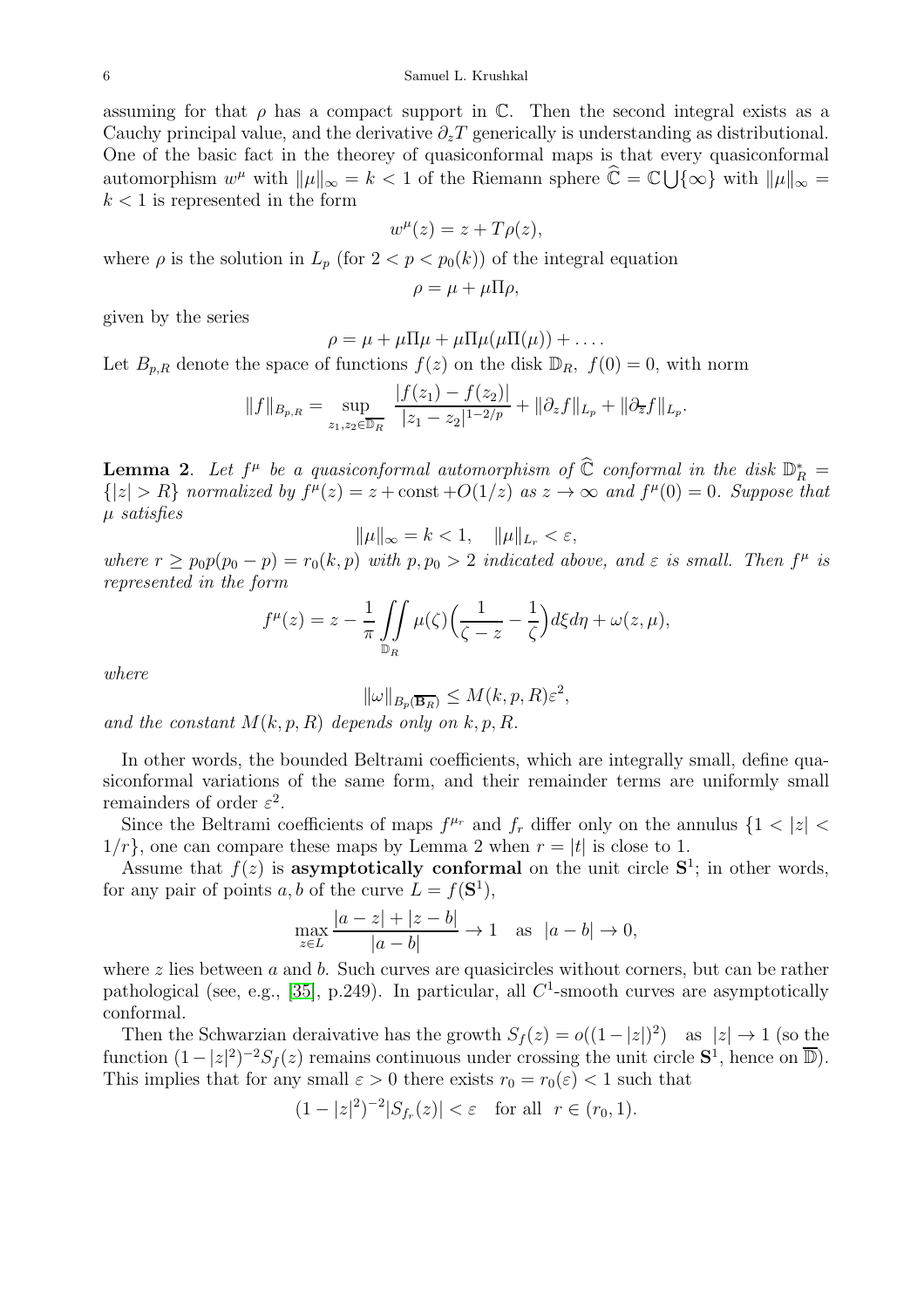We fix such  $r_0$  and take  $r > r_0$  satisfying  $(1 + r_0)/2 < r < 1$ . For such r, we have by Lemma 2 the uniform bound

$$
||S_{f^{\mu r}} - S_{f_r}||_{\mathbf{B}} = \alpha_1 (1 - r),
$$
\n(7)

where  $\alpha_1(1 - r) \to 0$  as  $r \to 1$ .

Combining this with the continuity of Grunsky norm on T and holomorphy of functions (5) on  $S_f$ ,  $S_{f_{r_0}}$  and  $S_{f^{\mu_r}}$ , one obtains the estimate

$$
\varkappa_p(f_r) - \varkappa_p(f^{\mu_r}) = \alpha_{2,p}(1-r) \to 0 \quad \text{as} \quad r \to 1; \quad p = 1, 2, \dots \tag{8}
$$

The remainder depends on  $p$  and also is uniform under the indicated bounds for  $r$  and fixed  $r_0$ .

Note also that each  $\varkappa_p(f_t)$  is a radial subharmonic function of t on the unit disk  $\{|t| < 1\};$ hence, all  $\varkappa_p(f_t) = \varkappa_p(f_{|t|})$  are continuous and monotone increasing on [0, 1] and therefore,

$$
\varkappa_p(f_r) \leq \varkappa_p(f), \quad \lim_{r \to 1} \varkappa_p(f_r) = \varkappa_p(f).
$$

All homotopy functions  $f_t(z)$  have for  $|t| < 1$  the extremal extensions of Teichmüller type; the uniqueness of these extensions of  $f_t$  implies that  $\lim_{r\to 1} k(f_r) = k(f)$ .

1.5. Quasireflections. The quasiconformal reflections (or quasireflections) are the orientation reversing quasiconformal homeomorphisms of the sphere  $\mathbb C$  which preserve pointwise some (oriented) quasicircle  $L \subset \widehat{\mathbb{C}}$  and interchange its interior and exterior domains. which we denote by  $D<sub>L</sub>$  and  $D<sup>*</sup><sub>L</sub>$ , respectively.

One defines for  $L$  its reflection coefficient

$$
q_L = \inf k(f) = \inf \|\partial_z f/\partial_{\overline{z}} f\|_{\infty},
$$

taking the infimum over all quasireflections across  $L$ , and **quasiconformal dilatation** 

$$
Q_L = (1 + q_L)/(1 - q_L) \ge 1.
$$

Due to [\[2\]](#page-17-7), [\[31\]](#page-18-13), this dilatation is equal to the quantity  $Q_L = (1 + k_L)/(1 - k_L)^2$ , where  $k_L$ is the minimal dilatation among all orientation preserving quasiconformal automorphisms  $f_*$  of  $\hat{\mathbb{C}}$  carrying the unit circle onto L, and  $k(f_*) = ||\partial_{\overline{z}}f_*/\partial_{z}f_*||_{\infty}$ . On the properties of quasireflections and obtained results see, e.g., [\[2\]](#page-17-7), [\[19\]](#page-18-2), [\[31\]](#page-18-13).

## 2. THE GRINSHPAN CONJECTURE. MAIN THEOREM

## 2.1 The Grinshpan conjecture. A. Grinshpan posed in [\[11\]](#page-17-8) the following deep

Conjecture. For every  $f \in S(\infty)$ , we have the equality

$$
\limsup_{p \to \infty} \varkappa_p(f) = k(f).
$$

Though this conjecture arose from the theory of univalent functions with quasiconformal extensions, it intrinsically relates to many important problems of geometric complex analysis and of Teichmüller space theory.

First of all, geometrically this conjecture implies the equality of the Carathéodory and Kobayashi metrics on the universal Teichmüller space, which leads to many important analytic, geometric and potential features of this space as well as of the space of univalent functions.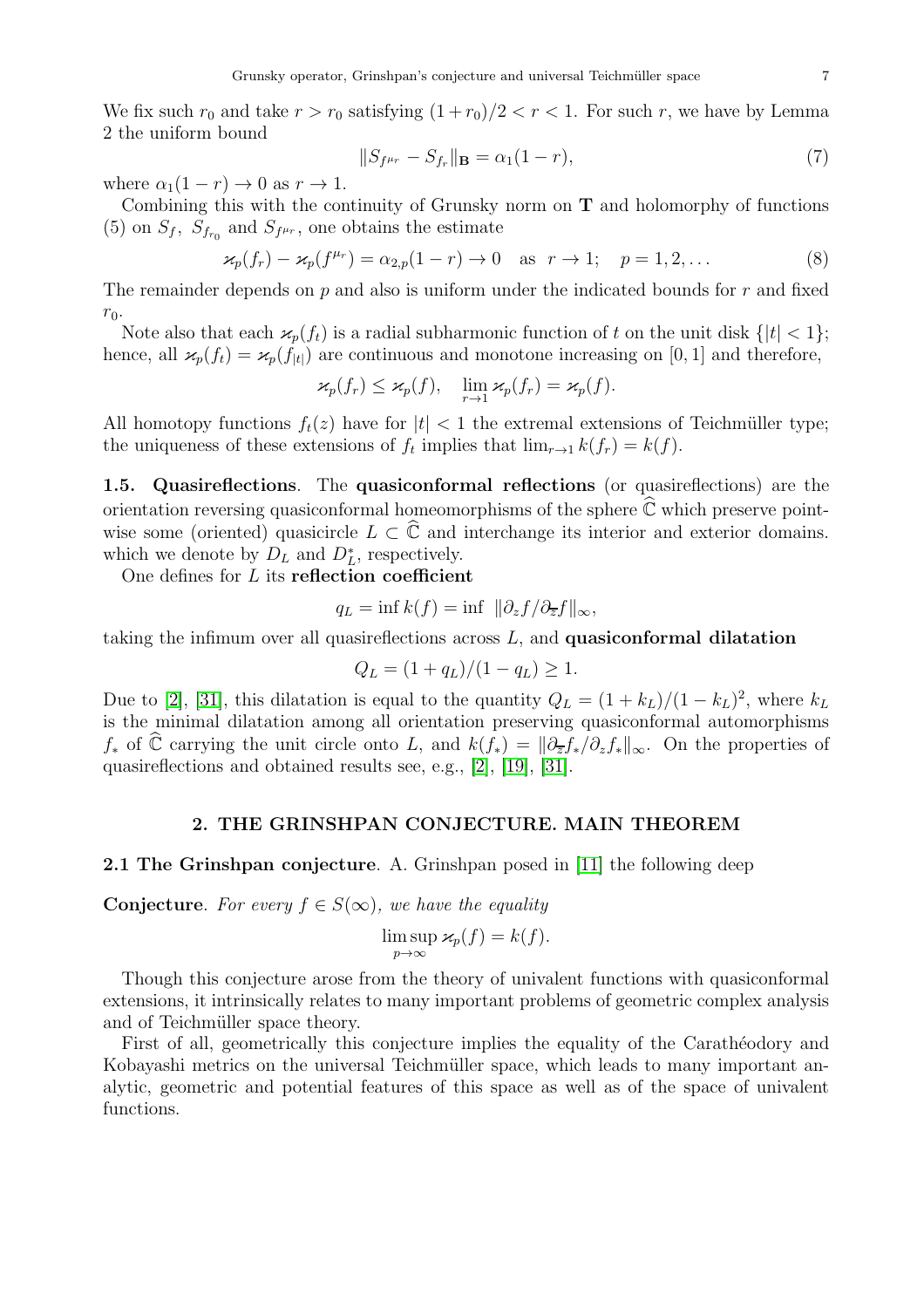Somewhat modified (weakened) version of this conjecture is proven in [\[21\]](#page-18-11). We shall use here some results from this paper.

2.2. Main theorem. The aim of this paper is to prove the following theorem giving with its corollaries the answers to above problems.

**Theorem 1.** Every univalent function  $f(z) \in S(\infty)$  with Grunsky norm  $\varkappa(f) < 1$  admits quasiconformal extensions  $f^{\mu}$  to the whole sphere  $\widehat{\mathbb{C}}$  with dilatations

$$
k(f^{\mu}) \geq \widehat{\varkappa}(f) := \lim_{m \to \infty} \varkappa_{2m}(f),
$$

and

$$
k(f) = \widehat{\varkappa}(f) = \limsup_{p \to \infty} \varkappa_p(f). \tag{9}
$$

The quantity  $\hat{\varkappa}(f)$  can be regarded as the limit Grunsky norm of f.

The fact that any  $f \in S$  with  $\varkappa(f) < 1$  belongs to  $S_Q$  follows from the Pommerenke-Zhuravlev theorem mentioned above. Theorem 1 strengthens this theorem giving explicitly the extremal dilatation of admissible quasiconformal extensions (the Teichmüller norm of  $f$ ) and proves positively the Grinshpan conjecture. This theorem also has many other important consequences related to the complex and potential geometries of the universal Teichmüller space and to the well-known Ahlfors question on the intrinsic characterization of conformal maps of the disk onto domains with quasiconformal boundaries. The results are briefly presented in Section 5.

2.3. Example. Let us first mention that one cannot replace in the statement of Theorem 1 the assumption  $f(z) \in S(\infty)$  by  $f(z) \in S_Q$  (i.e., drop the third normalization condition), though it does not appear in the Pommerenke-Zhuravlev theorem. The point is that in this case the root transform  $\mathcal{R}_p$  can increase the Teichmüller norm.

For example, consider the extremal map  $g_r$  in Teichmüller's Verschiebungssatz with minimal dilatation among quasiconformal automorphisms of the unit disk, which are identical on the boundary circle and move the origin into a given point  $-r \in (-1,0)$ . Its Beltrami coefficient  $\mu_0 = k|\psi_0|/\psi_0$  is defined by  $\psi_0$ , which is holomorphic and does not vanish on  $\mathbb{D}\setminus\{0\}$ and has simple pole at 0. This  $\psi_0$  is orthogonal to all holomorphic quadratic differentials on D with respect to pairing

$$
\langle \varphi, \psi \rangle = \iint_{\mathbb{D}} (1 - |z|^2)^2 \varphi(z) \overline{\psi(z)} dx dy.
$$

For small r, the dilatation  $k(g_r) = r/2 + O(r^2)$  (the corresponding formula in [\[38\]](#page-18-14), p. 343, for extremal dilatation contains an error).

This map  $g_r$  extends trivially to a quasiconformal map of  $\widehat{\mathbb{C}}$  by  $g_r(z) = z$  for  $|z| \geq 1$ . Consider the translated map  $f_r(z) = g_r(z) + r$ . Its restriction to  $\mathbb{D}^*$  has dilatation  $k(f_r) =$  $k(g_r) = 0.$ 

In contrast, the dilatation of the squared map  $f_{r,2} := \mathcal{R}_2 f_r$  equals r, since the differential  $\mathcal{R}_2^*\psi_0$  is holomorphic on D and therefore the Beltrami coefficient  $\mathcal{R}_2^*\mu_0 = \mu_{f_{r,2}}$  is extremal for the boundary values  $f_{r,2}|\mathbf{S}^1$  (note that  $f_{r,2}(z) = z + r/(2z) + \dots$  for  $|z| > 1$ ), and

$$
\varkappa(f_{r,2}) = k(f_{r,2}) = r + O(r^2), \ r \to 0.
$$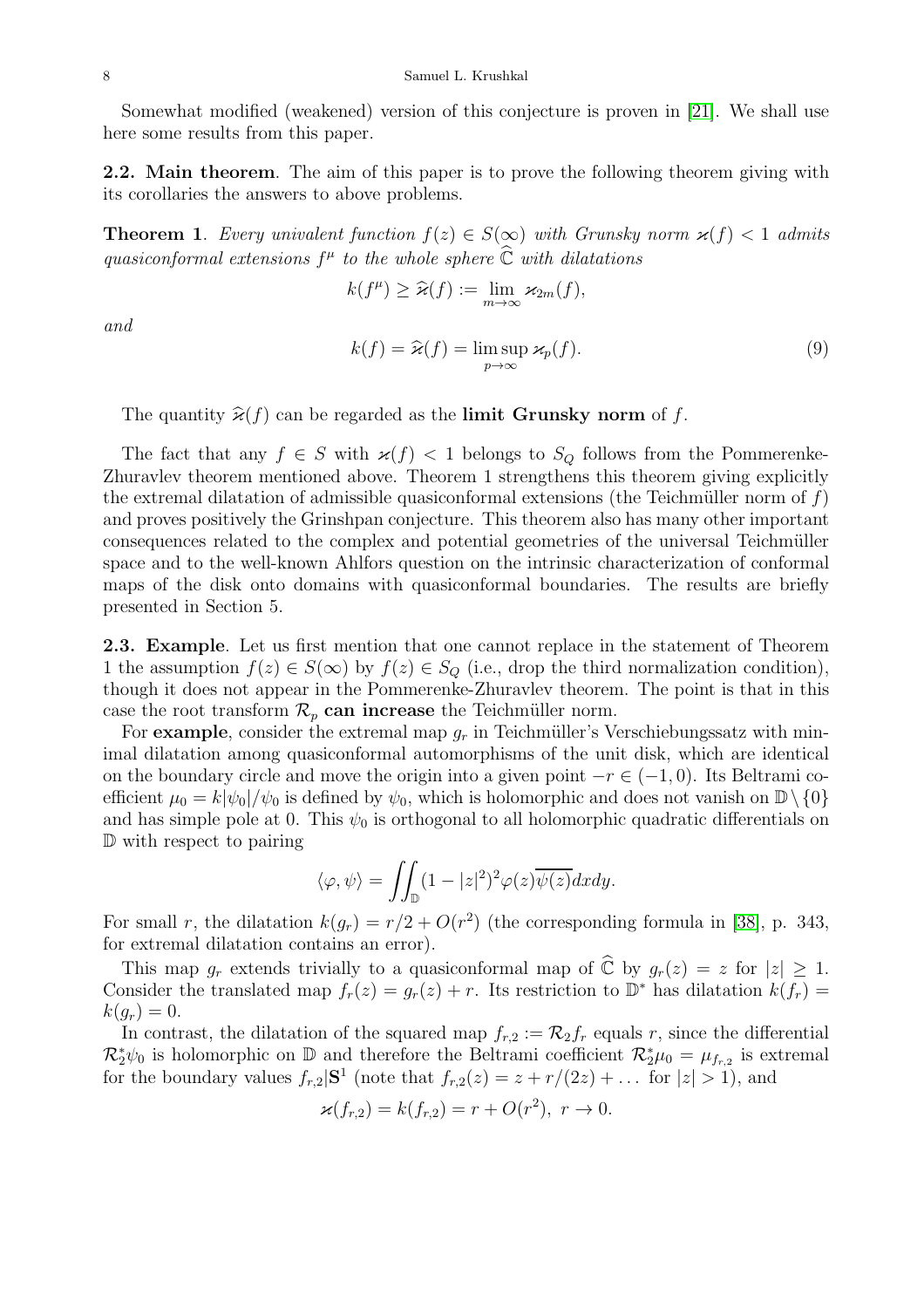Thus,

$$
\limsup_{p\to\infty} \varkappa_p(f_r) = \varkappa_2(f_r) > k(f_r).
$$

Another example was constructed by R. Kühnau (private communication).

## 3. PROOF OF THEOREM 1

#### Step 1: Preliminary lemmas.

Given a function  $f \in S_Q(\infty)$ , consider its extremal quasiconformal extension  $f^{\mu_0}$  to  $\mathbb{D}^*$ with Beltrami coefficient  $\mu_0 \in L_\infty(\mathbb{D}^*)$  (hence,  $k(f) = ||\mu_0||_\infty$ ) and assign to this function the quantity

$$
\alpha_{\mathbb{D}^*} = \sup \Big\{ \Big| \iint\limits_{\mathbb{D}^*} \mu_0(z) \psi(z) dx dy \Big| : \ \psi \in A_1^2(D^*), \ \|\psi\|_{A_1(\mathbb{D}^*)} = 1 \Big\},\tag{10}
$$

**Lemma 3.** [\[15\]](#page-17-6), [\[23\]](#page-18-0) The Grunsky norm  $\varkappa(f)$  of every function  $f \in S_Q(\infty)$  is estimated by its Teichmüller norm  $k = k(f)$  and the quantity (10) via

$$
\varkappa(f) \le k \frac{k + \alpha_{\mathbb{D}^*}(f)}{1 + \alpha_{\mathbb{D}^*}(f)k},\tag{11}
$$

and  $\varkappa(f) < k$  unless  $\alpha_{\mathbb{D}^*}(f) = ||\mu_0||_{\infty}$ .

The last equality occurs if and only if  $\varkappa(f) = k(f)$ , and if in addition the equivalence class of f (the collection of maps equal to f on  $\partial D$ ) is a Strebel point, then  $\mu_0$  is necessarily of the form

$$
\mu_0(z) = \|\mu_0\|_{\infty} |\psi_0(z)|/\psi_0(z), \quad \psi_0 \in A_1^2(\mathbb{D}^*).
$$

The following lemma plays a crucial role in the proof of Theorem 1. **Lemma 4.** Let  $f \in S_Q(\infty)$ , and let  $f^{\mu_0}$  be an extremal extension of f to  $\widehat{\mathbb{C}}$ . Then

$$
k(f^{\mu_0}) = \widetilde{\varkappa}(f^{\mu_0}) := \sup_{\mu \in [f^{\mu_0}]} \limsup_{\rho \to 1} \sup_{p} \sup_{\psi \in A_1^2(\mathbb{D}^*), \|\psi\|_{A_1} = 1} \left| \iint_{\mathbb{D}^*} R_p^* \mu_{0\rho}(z) \psi(z) dx dy \right|.
$$
 (12)

This quantity  $\tilde{\varkappa}(f)$  cannot be replaced by a smaller lower bound for the dilatations of quasiconformal extensions of  $f$ ; we call it the **outer limit Grunsky norm** of  $f$ .

**Proof.** First assume that  $\mu_0$  is of Teichmüller form, which means

$$
\mu_0(z) = \|\mu_0\|_{\infty} |\psi_0(z)|/\psi_0(z),
$$

with  $\hat{\mathbb{C}}$ -holomorphic quadratic differential

$$
\psi_0(z) = c_3 z^{-3} + c_4 z^{-4} + \dots, \quad |z| > 1,
$$
\n(13)

having at most simple pole at the infinite point.

If  $c_3 \neq 0$ ,  $c_4 \neq 0$ , then, noting that  $\hat{\varkappa}(\mathcal{R}_2 f^{\mu_0}) = \hat{\varkappa}(f^{\mu_0})$ , one can start with the squared map  $\mathcal{R}_2 f^{\mu_0}$  whose defining quadratic differential is of the form

$$
\mathcal{R}_2^* \psi_0(z^2) = 4(c_3 z^{-4} + c_4 z^{-6} + \dots)
$$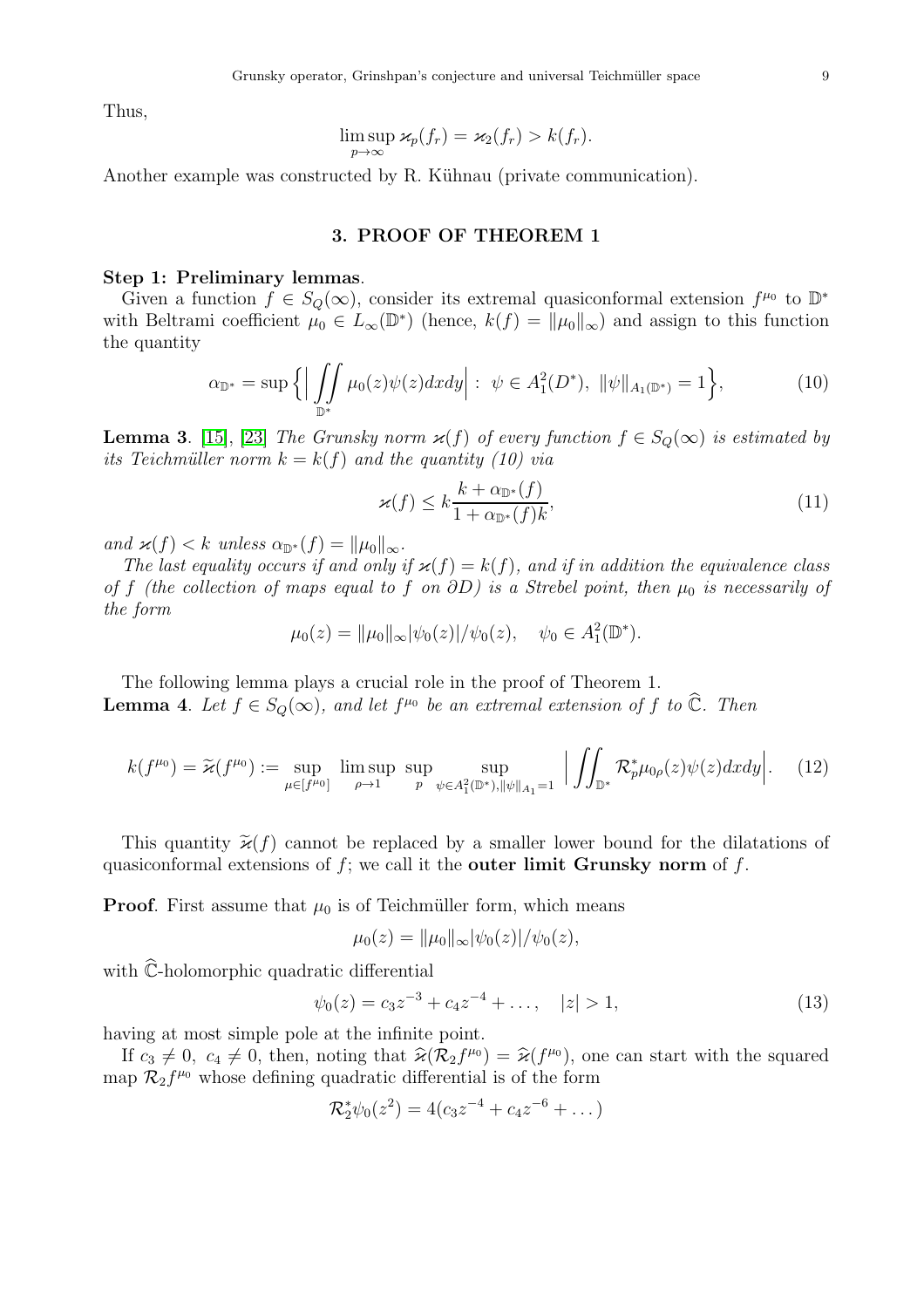#### 10 Samuel L. Krushkal

and has at  $z = \infty$  zero of even order. To avoid a complication of notations, we assume that this holds for  $\psi_0$  (hence in (13)  $c_3 = 0$ ). We only need to consider  $\psi_0$  with at least two zeros of odd order.

After applying to  $f^{\mu_0}$  the root transform, we get the Teichmüller map  $\mathcal{R}_p^* f = f^{k|\mathcal{R}_p^*\psi_0|/\mathcal{R}_p^*\psi_0}$ determined by quadratic differential

$$
\mathcal{R}_p^* \psi_0 = \psi_0(z^p) p^2 z^{2p-2} = \widehat{\psi}_0(\zeta).
$$

Note that if  $\psi_0(z)$  has a zero at  $z_0 \neq 0$ ,  $z_0 \in \mathbb{D}$ , then  $\widehat{\psi}_0(\zeta) = 0$  at the points  $\zeta = z_0^{1/p}$  $_0^{1/p}$ , and  $|z_0^{1/p}$  $\vert 0^{1/p} \vert \to 1$  as  $p \to \infty$ .

Assume that  $f^{\mu_0}$  is asymptotically conformal on  $S^1$  and fix  $\rho_j < 1$  arbitrarily close to 1. Pick  $p_j$  so large that all zeros of odd order of  $\mathcal{R}^*_{p_j}\psi_0$  are placed in the annulus  $\{1 < |z| < \infty\}$  $1/\rho_j$ }. Then, taking the truncated Beltrami coefficients  $(\mathcal{R}^*_{p_j}\mu_0)_{\rho_j}$  for

$$
\mathcal{R}_{p_j}^* \mu_0 = k |\mathcal{R}_{p_j}^* \psi_0| / \mathcal{R}_{p_j}^* \psi_0,
$$

vanishing in the disks  $\mathbb{D}_{1/\rho_j}$ , and applying to these coefficients Lemma 3, one obtains that on each disk  $\mathbb{D}_{1/\rho_j}^*$  the corresponding extremal map  $f^{(\mathcal{R}_{p_j}^*\mu_0)_{\rho_j}}$  is determined by holomorphic quadratic differential with zeros of even order. Therefore,

$$
\varkappa(f^{(\mathcal{R}_{p_j}^* \mu_0)_{\rho_j}}) = \sup_{(x_n) \in S(l^2)} \Big| \sum_{m,n=1}^{\infty} \sqrt{mn} \, \alpha_{mn}(f^{(\mathcal{R}_{p_j}^* \mu_0)_{\rho_j}}) \, \rho_j^{m+n} x_m x_n \Big| \,. \tag{14}
$$

Using this equality, one can find the appropriate sequences  $\{\rho_n\} \to 1$ ,  $\{p_n\} \to \infty$  and  $\{\psi_n\} \in A_1^2(\mathbb{D}^*)$  with  $\|\psi_n\|_{A_1} = 1$  such that in the limit as  $n \to \infty$  the above relations result in the desired equality (12). This proves the assertion of Lemma 4 for functions  $f \in S_Q(\infty)$ admitting Teichmüller extensions and such that the curve  $f(\mathbf{S}^1)$  is asymptotically conformal.

In the case of the generic  $f(z)$  having Teichmüller extension to  $\mathbb{D}^*$ , we pass to its homotopy stretching  $f_{\rho}(z) = \frac{1}{r} f(rz)$  with  $\rho < 1$  and apply the above arguments giving the prescribed sequences  $\{\rho_n\}, \{\psi_n\}, \{\psi_n\}$  giving (13) for each r.

In view of properties of norms  $\varkappa_p(f_r)$  and  $k(f_r)$  indicated in Section 1.3, one can select the appropriate subsequences  $\{\rho_{n_j}\}, \{\gamma_{n_j}\}, \{\psi_{n_j}\}\$  so that

$$
k(f) = \widetilde{\varkappa}(f) = \lim_{\rho_{n_j} \to 1} \sup_{p_{n_j} \text{ up}} \sup_{\psi_{n_j} \in A_1^2(\mathbb{D}^*), ||\psi_{n_j}||_{A_1} = 1} \left| \iint_{\mathbb{D}^*} R_p^* \mu_{0\rho_{n_j}}(z) \psi_{n_j}(z) dx dy \right|, \tag{15}
$$

which implies the equality  $(12)$  for f. So, Lemma 4 is valid for all Strebel points, hence, for a dense subset of  $f \in S_Q(\infty)$ .

Now consider an arbitrary function  $f \in S_Q(\infty)$ , and let  $\mu_0$  be one of its extremal Beltrami coefficients in  $\mathbb{D}^*$  (i.e., with minimal  $\tilde{L}_{\infty}$  norm).

Take a neighborhood  $U_0$  of  $S_{f^{\mu_0}}$  in **T**, in which the defining projection  $\phi_{\mathbf{T}} : \text{Belt}(\mathbb{D}^*)_1 \to \mathbf{T}$ has a local holomorphic section s, and a sequence of the Strebel points  $S_{f^{\mu_n}} \to S_{f^{\mu_0}}$  in **B** norm. On this neighborhood, the upper semicontinuous normalization of the function  $\tilde{\varkappa}(f)$ is plurisubharmonic (as a function of the Schwarzians  $\varphi = S_{f^{\mu}}$ ). In view of subharmonicity, we have

 $\widetilde{\varkappa}(\varphi_0) \ge \limsup \widetilde{\varkappa}(\varphi_m)$  for all sequences  $\varphi_m \to \varphi_0 = S_{f^{\mu_0}}$ .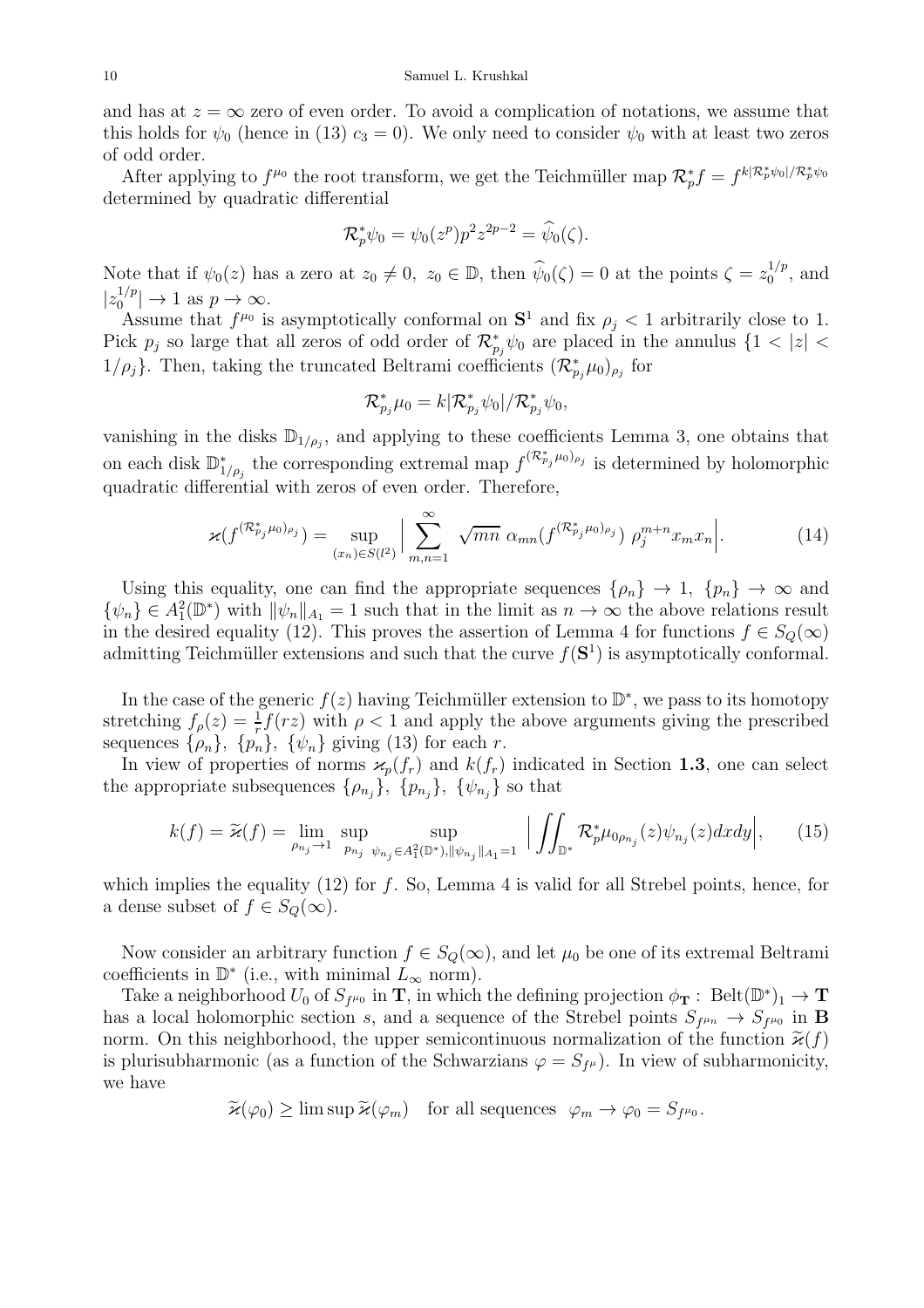The equalities (15) mean geometrically that the functions

$$
h_{\mathbf{x},1/\rho_j}(S_{f^{\mathcal{R}_{p_j}^* \mu_{\rho_j}}}) = \sum_{m,n=1}^{\infty} \sqrt{mn} \alpha_{mn} (f^{(\mathcal{R}_{p_j^*} \mu)_{\rho_j}}) \rho_j^{m+n} x_m x_n \tag{16}
$$

form a maximizing sequence for the Caratheodory distance

$$
c_{\text{Belt}(\mathbb{D}^*)_1}(\mathbf{0}, \mu_0) = \tanh^{-1}(\|\mu_0\|_{\infty}), \quad \mu_0 = s(\varphi_0),
$$

on the ball  $\text{Belt}(\mathbb{D}^*)_1$  (which coincide with the Kobayashi and Teichmüller distances on this ball). The continuity of these metrics implies

$$
\widetilde{\varkappa}(f^{\mu_n}) \geq c_{\text{Belt}(\mathbb{D}^*)_1}(\mathbf{0}, S_{f_0^{\mu}}) - \varepsilon_n = \|\mu_0\|_{\infty} - \varepsilon_n, \quad \varepsilon_n \to 0,
$$

and therefore,  $k(f^{\mu_0}) = \tilde{\varkappa}(f^{\mu_0})$ , and these values coincide with right-hand part of (12). This completes the proof of Lemma 4.

The following lemma strengthens essentially the estimate (8).

**Lemma 5.** For any function  $(5)$ , we have

$$
h_{\mathbf{x},p}(S_{f^{\mu r}}) - h_{\mathbf{x},p}(S_{f_r}) = \alpha(1-r),
$$

where the function  $\alpha(t) \to 0$  as  $t \to 0$  and depends only on  $k(f)$ .

**Proof.** Any function  $h_{\mathbf{x},p}$  maps the space **T** into the unit disk, and since the Kobayashi distance does not increase under holomorphic maps, both points  $h_{\mathbf{x},p}(S_{f^{\mu r}})$  and  $h_{\mathbf{x},p}(S_{f^r})$ must lie in the disk  $\{|w| \leq k\}$ ,  $k = k(f)$ . In view of (7), the hyperbolic distance between these points satisfies

$$
d_{\mathbb{D}}(h_{\mathbf{x},p}(S_{f_r}),h_{\mathbf{x},p}(S_{f^{\mu_r}}))\leq d_{\mathbf{T}}(S_{f^{\mu_r}},S_{f_r})=\alpha_1(1-r).
$$

For small  $1-r$ , this implies that the Euclidean distance between these points also is estimated by a similar function

$$
|h_{\mathbf{x},p}(S_{f^{\mu_r}}) - h_{\mathbf{x},p}(S_{f_r})| = \alpha(1-r), \quad \alpha(r) \to 0 \quad \text{as} \quad r \to 1,
$$

and this function  $\alpha(t)$  depends only on k and t. This provides the assertion of Lemma 5.

#### Step 2: Equality of the generalized Grunsky norms.

First assume that  $f = f_0$  is holomorphic in the closed unit disk  $\overline{D}$  (hence, in some disk  $D_d$ of radius  $d > 1$ , and  $f'(z) \neq 0$  in  $\mathbb{D}_d$ ). Then this function admits the Teichmüller extremal extension across any circle  $\{|z| = d'\}$ ,  $d' < d$ , so the Schwarzian  $S_{f_0}$  is a Strebel point of the space T (in other words, the equivalence class of  $f_0$  contains a Teichmüller extremal map).

For such  $f_0$ , the arguments applied in the proof of Lemma 4 provides the sequences  ${n \choose n} \rightarrow 1$ ,  ${p_n} \rightarrow \infty$ ,  ${\mathbf{x}_n} \subset S(l^2)$  and  ${\psi_n} \in A_1^2$  defining the extremal extensions  $f_0^{(\mathcal{R}^*_{p_n}\mu_0)_{1/r_n}}$  $\int_0^{(\infty p_n \mu_0)}$  such that

$$
\varkappa_{p_n}(f_0^{\mu_{0,r_n}}) \geq \widetilde{\varkappa}(f_0^{\mu_{0,r_n}}) - \varepsilon_n = k(f^{\mu_n}) - \varepsilon_n
$$

with  $\varepsilon_n, \varepsilon'_n > 0$  monotone decreasing to zero as  $n \to \infty$ . Hence, the corresponding holomorphic functions  $h_n(S_{f_0^{\mu_0,r_n}})$ :  $\mathbf{T} \to \mathbb{D}$  of type (4) or (16) also satisfy

$$
|h_{\mathbf{x}_n}(S_{f_0^{\mu_0,r_n}})| \ge \widetilde{\varkappa}(f_0) - \varepsilon_n = k(f_0) - \varepsilon_n. \tag{17}
$$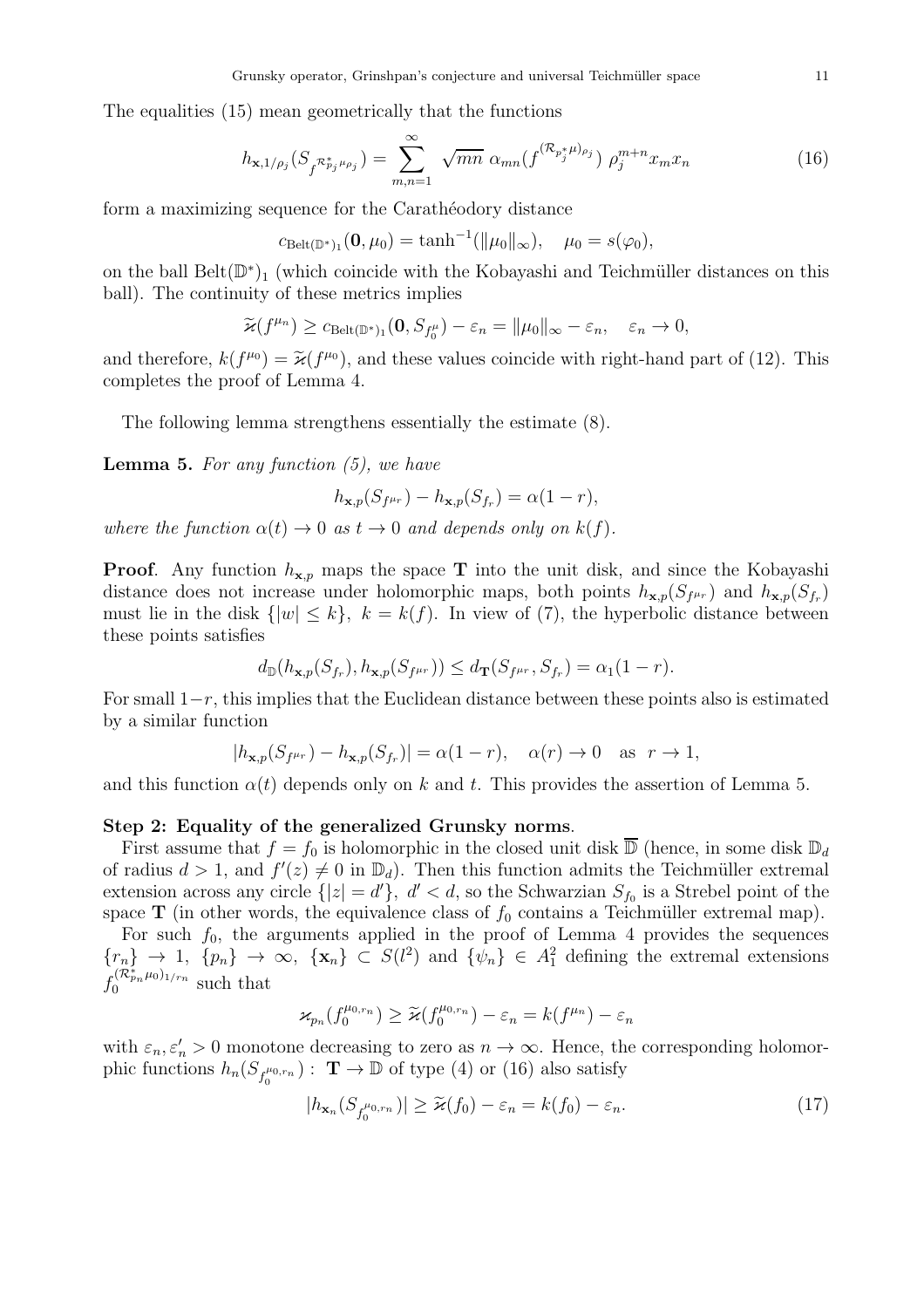By Lemmas 2 and the estimate (7) the functions (17) are approximated by the corresponding functions  $h_n(S_{f_{0,r_n}})$  defining  $\widehat{\varkappa}(f_0)$ . Then Lemma 5 implies

$$
|h_n(S_{f_{0,r_n}})| \geq \widehat{\varkappa}(f_0) - \varepsilon'_n, \quad \varepsilon'_n \to 0,
$$

which results in the limit equalities

$$
\widehat{\varkappa}(f_0) = \widetilde{\varkappa}(f_0) = k(f_0). \tag{18}
$$

These relations easily extend to all functions  $f \in S<sub>O</sub>(\infty)$  having Teichmüller extremal extensions by preliminary using their homotopy functions  $f_r(z)$ . By the previous step, the equalities (18) are valid for all these functions, so  $\hat{\varkappa}(f_r) = k(f_r) \rightarrow k(f)$  as  $r \rightarrow 1$ , which implies the assertion of the theorem for the indicated f.

In fact, we have established somewhat more: since the function  $S_f \to S_{f_t}$  is holomorphic in t as a map from **T** into  $T \times \mathbb{D}$ , the relation (12) already established for the Strebel points implies the equality  $c_{\mathbf{T}}(\mathbf{0}, \varphi) = \tau_{\mathbf{T}}(\mathbf{0}, \varphi)$  on all Teichmüller disks

$$
\{\phi_{\mathbf{T}}(t|\psi_0|/\psi_0): t \in \mathbb{D}, \ \psi_0 \in A_1(\mathbb{D}^*)\} \subset \mathbf{T}.
$$

Finally, consider the remained case, when  $S_{f^{\mu}}$  does not be a Strebel point (hence, generically the curve  $f^{\mu}(\mathbf{S}^1)$  is fractal). Then one can repeat the arguments from the last step in the proof of Lemma 3 taking an extremal quasiconformal extension  $f^{\mu}$  of f and its homotopy functions  $f_r^{\mu}(z)$ , which obey (18). This  $S_{f^{\mu}}$  is approximated by Strebel points  $S_{f^{\mu n}}$ , and in view of the above remark, one can now deal with the Carathéodory distances  $c_{\mathbf{T}}(\mathbf{0}, S_{f^{\mu_n}})$  (i.e., consider the corresponding maps (16) as the functions of the Schwarzians  $S_f \in \mathbf{T}$ ).

The desired equalities (18), equivalent to (9), again follow by applying the enveloping function (15) and taking the limit as  $r \to 1$ . This completes the proof of Theorem 1.

## 4. SECOND PROOF OF LEMMA 4

Lemma 4 plays a crucial role in the proof of Theorem 1. Thus we provide also alternate proof of the last step, which does not involve the properties of invariant distances and of the defining projection  $\phi_{\bf T}$ .

Consider an arbitrary function  $f \in S_Q(\infty)$ , and let  $\mu$  be one of its extremal Beltrami coefficients in  $\mathbb{D}^*$  (i.e., with minimal  $L_{\infty}$  norm).

Truncate this  $\mu$  by (6) close to  $\rho$ . Restricting the obtained Beltrami coefficient  $\mu_{\rho}$  to the disk  $\mathbb{D}_{1/\rho'}^* = \{|z| > 1/\rho'\}$ , one obtains, in view of conformality on the annulus

$$
U_{1/\rho,1/\rho'} = \{1/\rho < |z| < 1/\rho'\},\
$$

that the equivalence class of  $f^{\mu}|_{\rho'}$  on the disk  $\mathbb{D}_{1/\rho'}$ , i.e., among the maps conformal in the disk  $\mathbb{D}_{1/\rho'}$  and with the fixed values on the circle  $\{|z|=1/\rho'\}$  is a Strebel point. It admits Teichmüller extension onto the disk  $\mathbb{D}_{1/\rho'}^*$  with Beltrami coefficient  $\mu_{\rho,\rho'}$  satisfying

$$
|\mu_{\rho,\rho'}(z)| = ||\mu_{\rho,\rho'}||_{\infty} = ||\mu||_{\infty} - o(1) < ||\mu||_{\infty},
$$

where, in view of the properties of extremal Beltrami coefficients,  $o(1) = \beta_1(\rho' - \rho) \rightarrow 0$  as  $\rho' \rightarrow \rho$  and both  $\rho$ ,  $\rho'$  approach 1.

The arguments from the second step in the above proof of the lemma applied to  $f^{\mu_{r,r'}}$ provide the equality

$$
\varkappa_p(f^{\mathcal{R}_p^*\mu_{\rho,\rho'}}) = k(f^{\mathcal{R}_p^*\mu_{\rho,\rho'}})
$$
\n(19)

for all  $p \ge p_0(\rho)$  such that  $\mathcal{R}_p^*\mu_{\rho,\rho'}$  have no zeros of odd order in the disk  $\mathbb{D}_{1/\rho'}^*$ .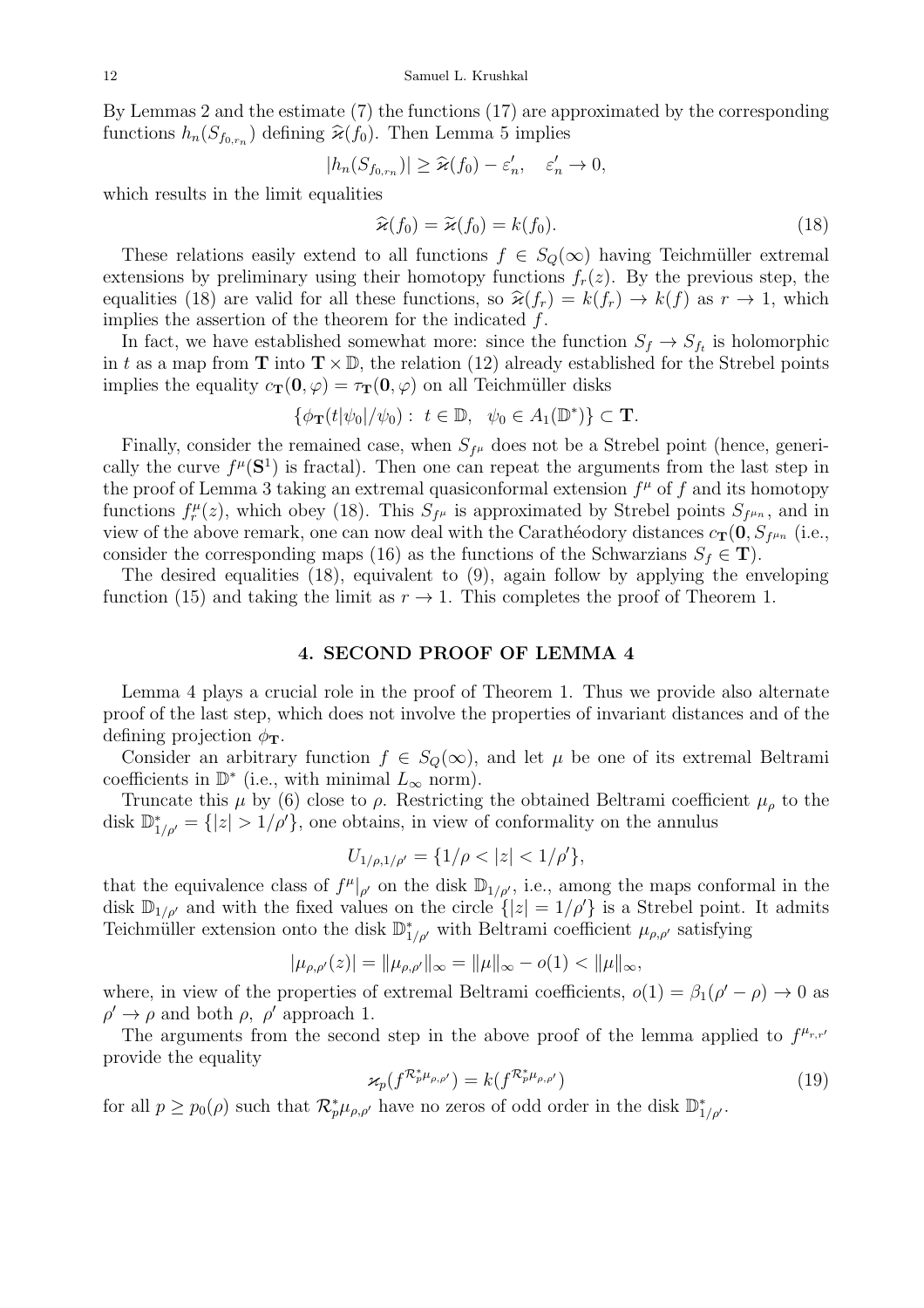We also have for any fixed natural  $p \geq 1$ ,

$$
\lim_{\rho \to 1} \varkappa_p(f^{\mu_{\rho,\rho'}}) = \varkappa_p(f^\mu)
$$

and that for a fixed  $\rho$  the functions  $\varkappa_p(f^{\mu_\rho})$  are plurisubharmonic with respect to the Schwarzians  $S_{f^{\mu}}$  and  $S_{f^{\mu}}$  in **T** and bounded by  $k(f^{\mu})$ . This yields that the upper semicontinuous regularization of the function

$$
\varkappa_0(f^{\mu}) = \limsup_{\rho \to 1} \sup_p \varkappa_p(f^{\mu_\rho})
$$
\n(20)

also is plurisubharmonic on the space  $T$ . It admits the circular symmetry on each homotopy disk  $\{S_{f_t^{\mu}}\}$  (inherited from the symmetry of  $f^{\mu}|\mathbb{D}$ ) and thus  $\varkappa_0(f_t^{\mu})$  $t<sub>t</sub><sup>\mu</sup>$  is continuous in |t| on  $[0, 1]$ .

Applying the relations (19), (20), one derives the desired equality (12), which completes the proof of the lemma.

## 5. APPLICATIONS OF THEOREM 1

The aim of the section is to illustrate the importance of the limit Grunsky norm, which leads to various sharp bounds for univalent functions with quasiconformal extensions and for the basic curvelinear functionals.

5. 1. Ahlfors' problem. In 1963, Ahlfors posed in [\[1\]](#page-17-9) (and repeated in his book [\[2\]](#page-17-7)) the following question which gave rise to various investigations of quasiconformal extendibility of univalent functions.

Question. Let f be a conformal map of the disk (or half-plane) onto a domain with quasiconformal boundary (quasicircle). How can this map be characterized?

He conjectured that the characterization should be in analytic properties of the logarithmic derivative  $\log f' = f''/f'$ , and indeed, many results on quasiconformal extensions of holomorphic maps have been established using  $f''/f'$  and other invariants (see, e.g., the survey [\[19\]](#page-18-2) and the references there).

This question relates to another still not completely solved problem in geometric complex analysis:

To what extent does the Riemann mapping function f of a Jordan domain  $D \subset \hat{\mathbb{C}}$  determine the geometric and conformal invariants (characteristics) of the boundary ∂D and of complementary domain  $D^* = \widehat{\mathbb{C}} \setminus \overline{D}$ ?

Theorem 1 implies a natural qualitative answer to all these questions and shows how the inner features of conformality completely prescribe the admissible distortion under quasiconformal extensions of function  $f$  and determine the hyperbolic features of the universal Teichmüller space. We present this important consequence from Theorem 1 as

Corollary 1. For any function f mapping conformally the unit disk onto a domain with quasiconformal boundary  $L = f(|z| = 1)$ , the reflection coefficient  $q_L$  of the curve L is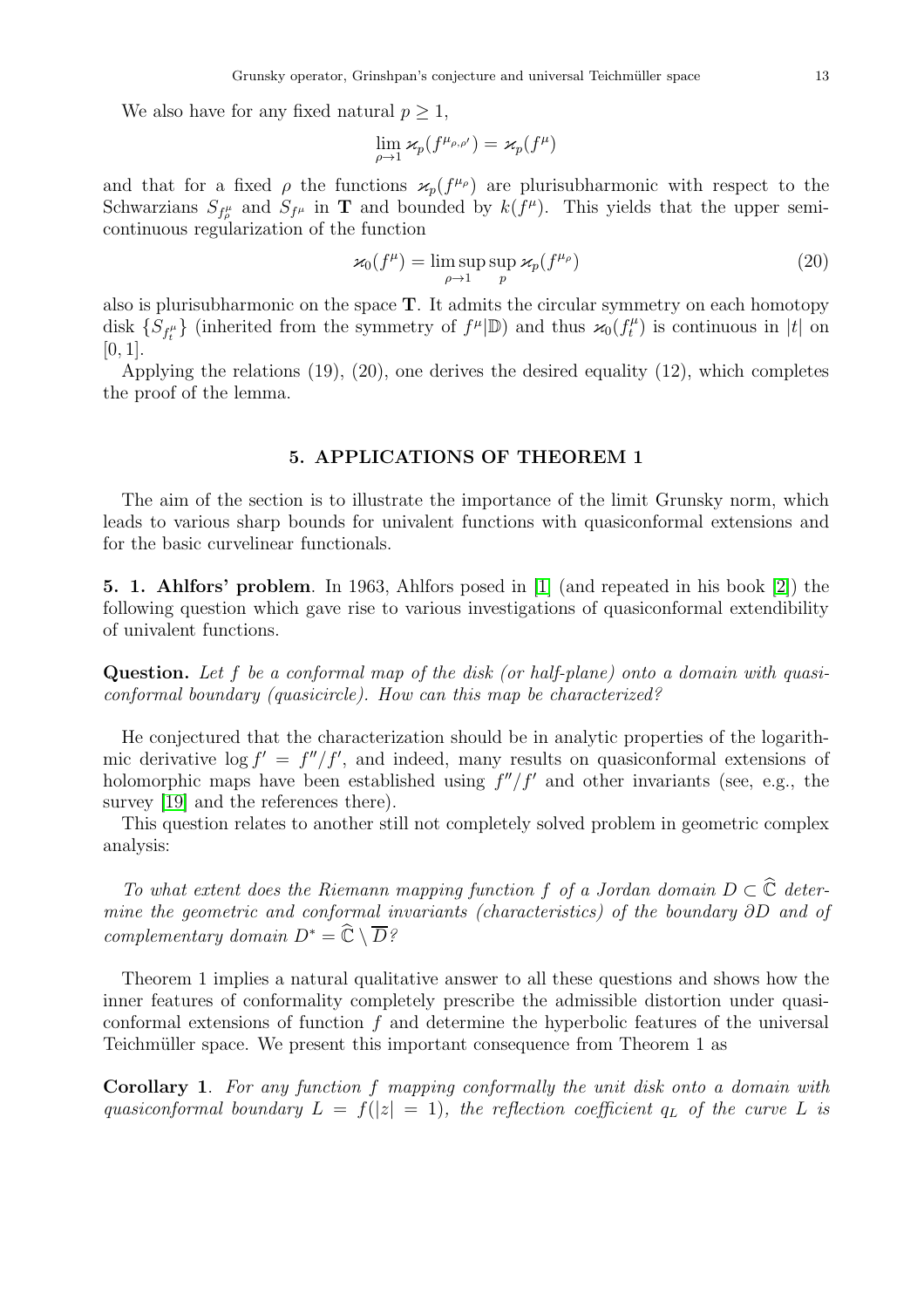determined by the limit Grunsky norm of this function via

$$
\frac{1+q_L}{1-q_L} = \left(\frac{1+\widehat{\varkappa}(f)}{1-\widehat{\varkappa}(f)}\right)^2.
$$
\n(21)

Hence the right-hand side of  $(21)$  represents the minimal dilatation of quasiconformal reflections across L.

5.2. Invariant metrics on universal Teichmüller space. We already mentioned in the proof of Lemma 4 the connection between the function (13) and the invariant distances on T. Here we give their explicit representation generated by the original univalent functions.

It is elementary that the Carathéodory, Kobayashi and Teichmüller metrics of any Teichmüller space  $\tilde{T}$  are related by

$$
c_{\tilde{\mathbf{T}}}(\cdot,\cdot) \le d_{\tilde{\mathbf{T}}}(\cdot,\cdot) \le \tau_{\tilde{\mathbf{T}}}(\cdot,\cdot) \tag{22}
$$

(and similarly for their infinitesimal forms).

The fundamental Royden-Gardiner theorem states that the metrics  $d_{\tilde{\mathbf{T}}}$  generated and  $\tau_{\tilde{\mathbf{T}}}$ coincide on any space  $\mathbf T$  (see, e.g., [\[7\]](#page-17-10), [\[9\]](#page-17-2)). On the other hand, due to [\[24\]](#page-18-15), the Carathéodory metric of the universal Teichmüller space  $T$  also coincides with its Teichmüller metric, but this does not hold, for example, for finite dimensional Teichmüller spaces of dimension greater than 1, see [\[8\]](#page-17-11). Theorem 1 gives a new proof of this fact and represents these metrics explicitly in terms of  $\hat{\varkappa}(f)$ .

**Corollary 2.** The Carathéodory metric of the universal Teichmüller space  $\mathbf{T}$  coincides with its Teichmüller metric; hence all non-expansive holomorphically invariant metrics on the space **T** are equal, in particular, for any two point  $\varphi_1, \varphi_2 \in \mathbf{T}$ , In particular, for any pair  $(\varphi_1, \varphi_2) \in \mathbf{T} \times \mathbf{T},$ 

$$
c_{\mathbf{T}}(\varphi_1, \varphi_2) = d_{\mathbf{T}}(\varphi_1, \varphi_2) = \tau_{\mathbf{T}}(\varphi_1, \varphi_2), \tag{23}
$$

and similarly for the infinitesimal forms of these metrics.

**Proof.** It follows from Theorem 1 and (19) that for any point  $S_{f^{\mu}} \in \mathbf{T}$ , we have the equalities

$$
c_{\mathbf{T}}(S_{f^{\mu}},\mathbf{0})=d_{\mathbf{T}}(S_{f^{\mu}},\mathbf{0})=\tau_{\mathbf{T}}(S_{f^{\mu}},\mathbf{0})=\tanh^{-1}\widehat{\varkappa}(f^{\mu}).
$$
\n(24)

Now consider two arbitrary points  $\varphi_1 = S_{f_1}$  and  $\varphi_2 = S_{f_2}$  in **T**. Since the universal Teichmüller space is a complex homogeneous domain in  $B$ , this general case is reduced to  $(24)$ by moving one of these points to the origin  $\varphi = 0$ , applying a right translation of the space T. Such translations preserve the invariant distances and the Teichmüller distance which, together with (24), yields the equalities (23).

In view of maximality of  $d_{\mathbf{T}}$  and minimality of  $c_{\mathbf{T}}$ , all intermediate invariant metrics also obey (22). This completes the proof of Corollary 2.

This Corollary completely determines the complex geometry of the space T. Note also that the equalities similar to (24) are also valid for the infinitesimal forms of metrics  $c_T$ ,  $d_T$ ,  $\tau_T$ , which provides that all these metrics have holomorphic curvature  $-4$ . We will not go here into details, because the proof involves essentially the results lying out of the framework of this paper.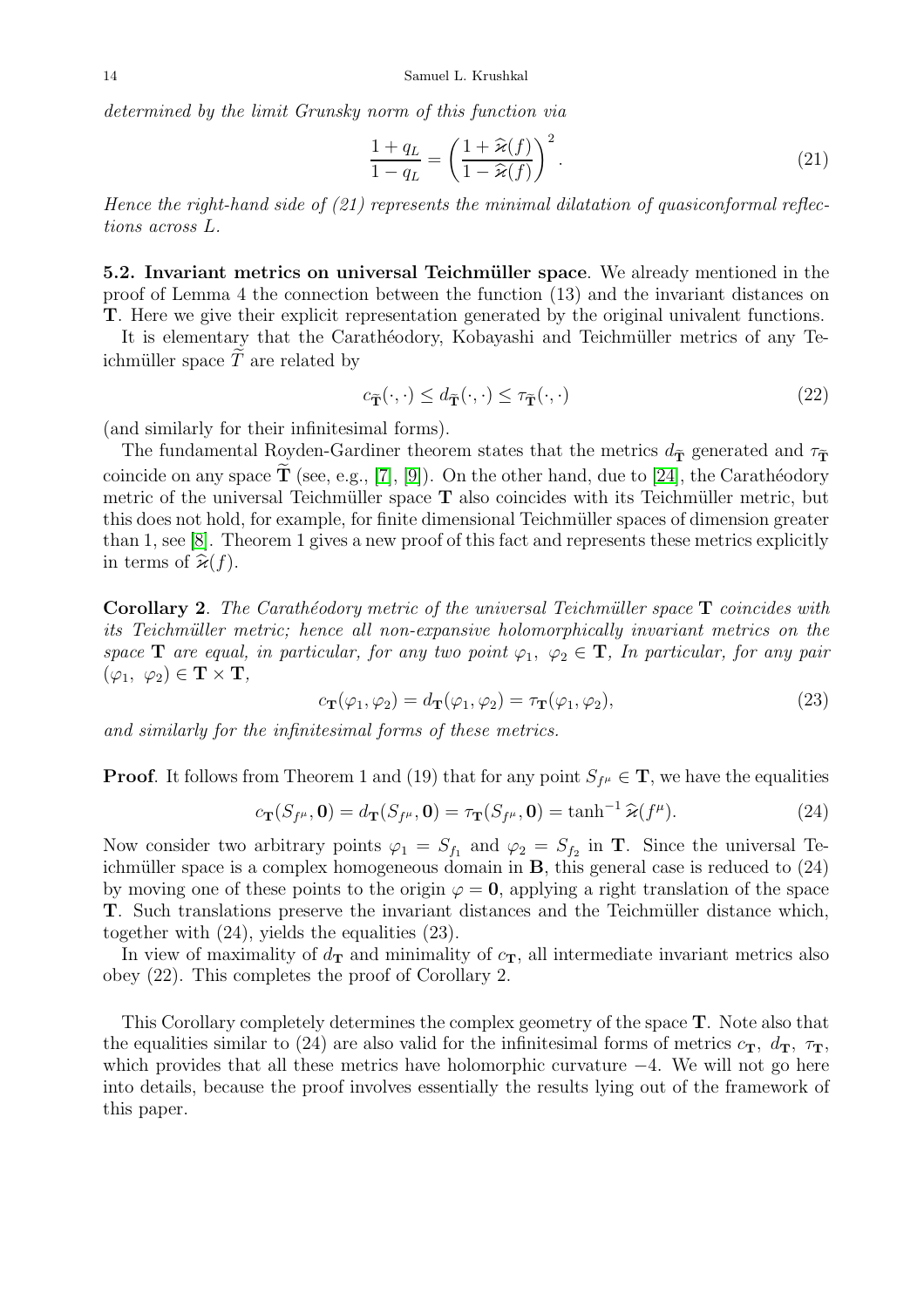5.3. Pluricomplex Green function of universal Teichmüller space. Corollary 2 also determines the potential features of the space T. We illustrate this by representation of its pluricomplex Green function.

Recall that the pluricomplex Green function  $q_D(x, y)$  of a domain D in a complex Banach space X with pole y is defined by  $g_D(x, y) = \sup u_y(x)$   $(x, y \in D)$  followed by the upper semicontinuous regularization

$$
v^*(x) = \lim_{\varepsilon \to 0} \sup_{\|x' - x\| < \varepsilon} v(x').
$$

The supremum here is taken over all plurisubharmonic functions  $u_y(x) : D \to [-\infty, 0)$  such that  $u_y(x) = \log ||x - y||_X + O(1)$  in a neighborhood of the pole y. Here  $|| \cdot ||_X$  denotes the norm on X, and the remainder term  $O(1)$  is bounded from above. The Green function  $g_D(x, y)$  is a maximal plurisubharmonic function on  $D \setminus \{y\}$  (unless it is identically  $-\infty$ ).

**Corollary 3.** For every point  $\varphi = S_f \in \mathbf{T}$ , the pluricomplex Green function  $g_{\mathbf{T}}(\mathbf{0}, S_f)$  with pole at the origin of  $\mathbf T$  is given by

$$
g_{\mathbf{T}}(\mathbf{0}, S_f) = \log \widehat{\mathbf{x}}(f),\tag{25}
$$

and for any pair  $(\varphi, \psi)$  of points in **T**, we have

$$
g_{\mathbf{T}}(\varphi, \psi) = \log \tanh d_{\mathbf{T}}(\varphi, \psi) = \log \tanh c_{\mathbf{T}}(\varphi, \psi) = \log k(\varphi, \psi),
$$

where  $k(\varphi, \psi)$  denotes the extremal dilatation of quasiconformal maps determining the Teichmüller distance between  $\varphi$  and  $\psi$ .

The equality (25) is in fact a special case of the general equality

$$
g_D(x, y) = \log \tanh d_D(x, y),
$$

which holds for any hyperbolic Banach domain whose Kobayashi metric  $d<sub>D</sub>$  is logarithmically plurisubharmonic (cf. [\[5\]](#page-17-12), [\[13\]](#page-17-13), [\[18\]](#page-18-16)).

# 6. MODELING UNIVERSAL TEICHMÜLLER SPACE BY GRUNSKI **COEFFICIENTS**

There are several models of the universal Teichmüller space. The most applicable is the Bers model via the domain **T** in the Banach space **B** of the Schwarzian derivatives; this model was applied above.

We mention here another model constructed in [\[25\]](#page-18-17) by applying the Grunsky coefficients of univalent functions in the disk. In this model, the space T is represented by a bounded domain in a subspace of  $l_{\infty}$  determined by the Grunsky coefficients. This domain is biholomorphically equivalent to the Bers domain T.

Consider the univalent nonvanishing functions in the disk  $\mathbb{D}^* = \{|z| > 1\}$  with hydrodynamical normalization

$$
f(z) = z + b_1 z^{-1} + \dots : \mathbb{D}^* \to \widehat{\mathbb{C}} \setminus \{0\}.
$$
 (26)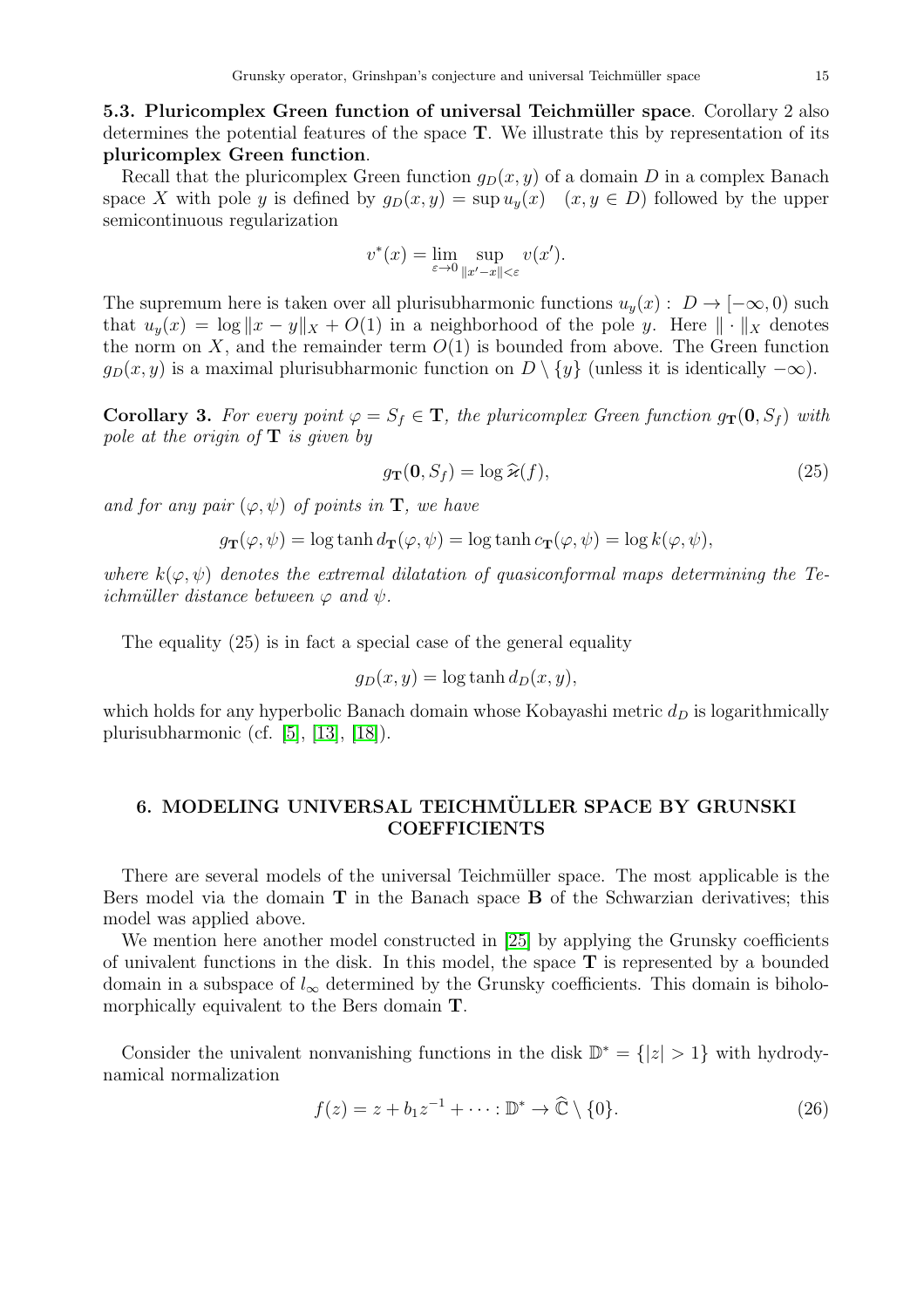and denote their collection by  $\Sigma$ . The Grunsky coefficients  $c_{mn}$  of these functions defined from the expansion

$$
\log \frac{f(z) - f(\zeta)}{z - \zeta} = - \sum_{m,n=1}^{\infty} c_{mn} z^{-m} \zeta^{-n}, \quad (z, \zeta) \in (\mathbb{D}^*)^2,
$$

and satisfy (2). Note that  $c_{mn} = c_{nm}$  for all  $m, n \ge 1$  and  $c_{m1} = b_m$  for any  $m \ge 1$ .

Denote by  $\Sigma_k$  the subset of  $\Sigma$  formed by the functions with k-quasiconformal extensions to D, and let  $\Sigma^0 = \bigcup_k \Sigma_k$ .

Since any  $f \in \Sigma^0$  does not vanish in  $\mathbb{D}^*$ , its inversion  $F_f(z) = 1/f(1/z)$  is holomorphic and univalent in the unit disk  $\mathbb{D}$ ; both functions f and  $F_f$  have the same Grunsky coefficients  $c_{mn}$ .

These coefficients span a C-linear space  $\mathcal{L}^0$  of sequences  $\mathbf{c} = (c_{mn})$  which satisfy the symmetry relation  $c_{mn} = c_{nm}$  and

$$
|c_{mn}| \leq C(\mathbf{c})/\sqrt{mn}
$$
,  $C(\mathbf{c}) = \text{const} < \infty$  for all  $m, n \geq 1$ ,

with finite norm

$$
\|\mathbf{c}\| = \sup_{m,n} \sqrt{mn} |c_{mn}| + \sup_{\mathbf{x} = (x_n) \in S(l^2)} \Big| \sum_{m,n=1}^{\infty} \sqrt{mn} c_{mn} x_m x_n \Big|.
$$
 (27)

Denote the closure of span  $\mathcal{L}^0$  by  $\mathcal L$  and note that the limits of convergent sequences  $\{c^{(p)} = c\}$  $(c_{mn}^{(p)})\subset\mathcal{L}$  in the norm (27) also generate the double series

$$
\sum_{m,n=1}^{\infty} c_{mn} z^{-m} \zeta^{-n}
$$

convergent absolutely in the bidisk  $\{(z,\zeta) \in \widehat{\mathbb{C}}^2 : |z| > 1, |\zeta| > 1\}.$ 

It is established in [\[25\]](#page-18-17) that the sequences **c** corresponding to functions  $f \in \Sigma^0$  having quasiconformal extensions to the disk  $\mathbb D$  fill a bounded domain  $\widetilde{\bf T}$  in the indicated Banach space  $\mathcal L$  containing the origin, and the correspondence

$$
S_f \leftrightarrow \mathbf{c} = (c_{mn})
$$

determines a biholomorphism of the domain  $\widetilde{\mathbf{T}}$  onto the space  $\mathbf{T}$ .

In this model, the Grunsky norm of any function from  $S_Q(\infty)$  arises as a canonical part of the Banach norm of its representative **c** in  $\tilde{T}$ , and the hyperbolic length of the limit Grunsky norm of this function is equal by Corollary 2 to each of invariant distances in  $\tilde{\mathbf{T}}$  between the point c and the origin. This determines the basic features of both Grunsky norms.

The corresponding holomorphic functions

$$
h_{\mathbf{x}^0}(\mathbf{c}) = \sum_{m,n=1}^{\infty} \sqrt{mn} \ c_{mn} \ x_m^0 x_n^0
$$

generating the norm  $\varkappa(f)$  become linear on  $\tilde{T}$ , which provide some interesting applications. We establish here the following property of this domain.

# **Theorem 2.** The domain  $\tilde{T}$  is not starlike (with respect to the origin of  $\mathcal{L}$ ).

The problem on starlikness of Teichmüller spaces in Bers' embedding was stated in 1970 in the collection of problems in the book [\[4\]](#page-17-14). This problem still does not be solved completely.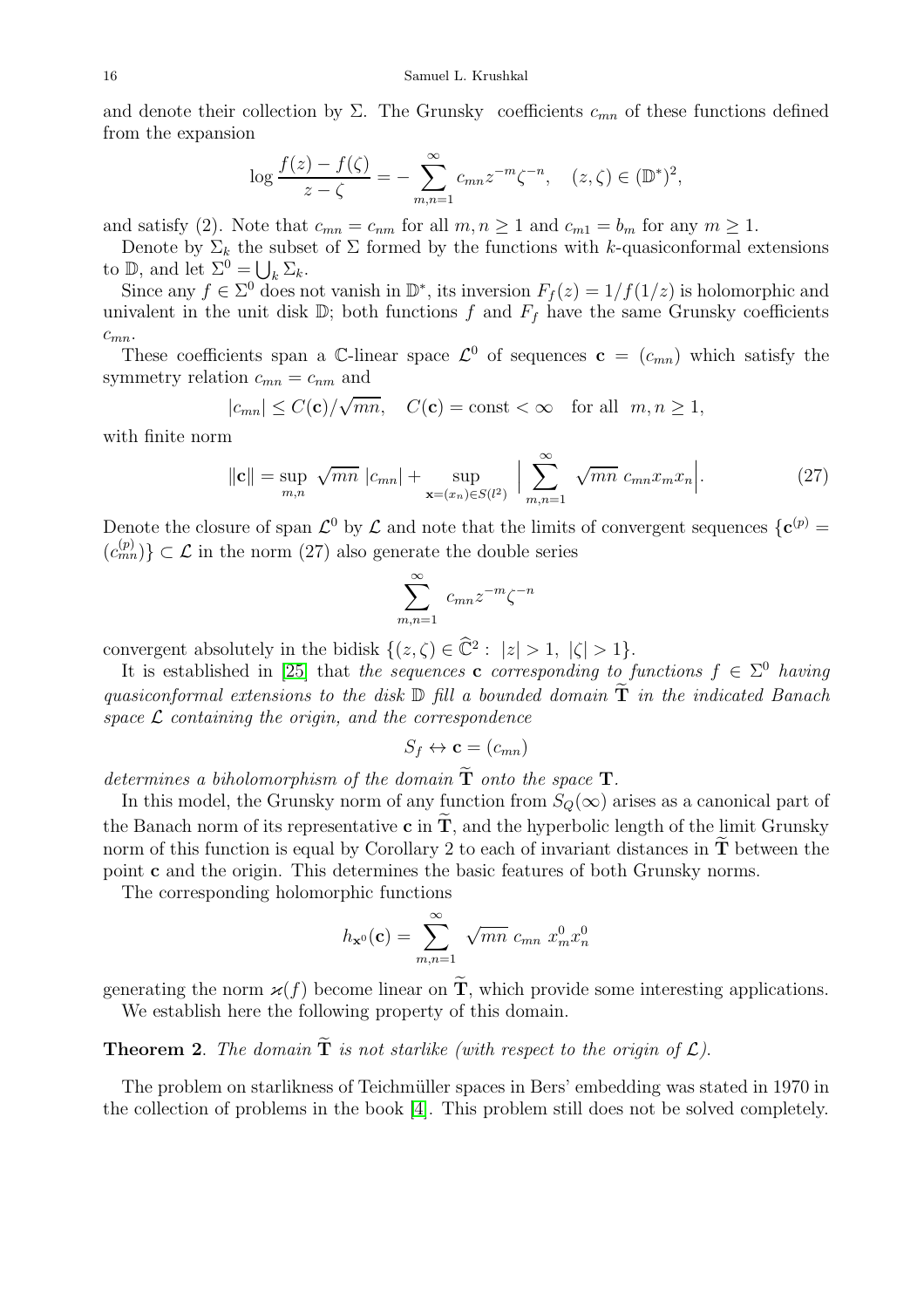Its negative solution for the universal Teichmüller space  $\bf{T}$  was given in [\[17\]](#page-17-15). This result also covers other models of  $T$  and later has been extended to finite dimensional Teichmüller spaces  $\mathbf{T}(0, n)$  of sufficiently large dimensions. Another proof of non-starlikness of T is given in [\[22\]](#page-18-18). Both proofs explicitly provide the functions violating this property.

**Proof.** We apply the same construction as in [\[22\]](#page-18-18). Pick unbounded convex rectilinear polygon  $P_n$  with finite vertices  $A_1, \ldots, A_{n-1}$  and  $A_n = \infty$ . Denote the exterior angles at  $A_j$ by  $\pi \alpha_j$  so that  $\pi < \alpha_j < 2\pi$ ,  $j = 1, \ldots, n-1$ . The conformal map  $f_n$  of the lower half-plane  $H^* = \{z : \text{ Im } z < 0\}$  onto the complementary polygon  $P_n^* = \widehat{\mathbb{C}} \setminus \overline{P_n}$  is represented by the Schwarz-Christoffel integral

$$
f_n(z) = d_1 \int_0^z (\xi - a_1)^{\alpha_1 - 1} (\xi - a_2)^{\alpha_2 - 1} \dots (\xi - a_{n-1})^{\alpha_{n-1} - 1} d\xi + d_0,
$$
 (28)

with  $a_j = f_n^{-1}(A_j) \in \mathbb{R}$  and complex constants  $d_0, d_1$ ; here  $f_n^{-1}(\infty) = \infty$ . Its Schwarzian derivative is given by

$$
S_{f_n}(z) = \mathbf{b}'_{f_n}(z) - \frac{1}{2}b_{f_n}^2(z) = \sum_{1}^{n-1} \frac{C_j}{(z-a_j)^2} - \sum_{j,l=1}^{n-1} \frac{C_{jl}}{(z-a_j)(z-a_l)},
$$

where  $\mathbf{b}_f = f''/f'$  and

$$
C_j = -(\alpha_j - 1) - (\alpha_j - 1)^2/2 < 0, \quad C_{jl} = (\alpha_j - 1)(\alpha_l - 1) > 0.
$$

It defines a point of the universal Teichmüller space  $T$  modelled as a bounded domain in the space  $\mathbf{B}(H^*)$  of hyperbolically bounded holomorphic functions on  $H^*$  with norm

$$
\|\varphi\|_{\mathbf{B}(H^*)} = \sup_{H^*} |z - \overline{z}|^2 |\varphi(z)|.
$$

By the Ahlfors-Weill theorem [\[3\]](#page-17-16), every  $\varphi \in \mathbf{B}(H^*)$  with  $\|\varphi\|_{\mathbf{B}(H^*)} < 1/2$  is the Schwarzian derivative of a univalent function  $f$  in  $H^*$ , and this function has quasiconformal extension onto the upper half-plane  $H = \{z : \text{Im } z > 0\}$  with Beltrami coefficient of the form

$$
\mu_{\varphi}(z) = -2y^2 \varphi(\overline{z}), \quad \varphi = S_f \ (z = x + iy \in H^*) \tag{29}
$$

called harmonic.

Denote by  $r_0$  the positive root of the equation

$$
\frac{1}{2}\left[\sum_{1}^{n-1}(\alpha_j-1)^2+\sum_{j,l=1}^{n-1}(\alpha_j-1)(\alpha_l-1)\right]r^2-\sum_{1}^{n-1}(\alpha_j-1) \ r-2=0,
$$

and put

$$
S_{f_n,t} = tb'_{f_n} - b_{f_n}^2/2, \ t > 0.
$$

Then for appropriate vertices  $\alpha_j$  and appropriate Moebius map  $\sigma : \mathbb{D}^* \to H^*$ , we have the following result from [\[22\]](#page-18-18).

**Lemma 6.** For any convex polygon  $P_n$ , the Schwarzians  $rS_{f_n,r_0}$  with  $0 < r < r_0$  create the univalent function  $w_r = f_n : H^* \to \mathbb{C}$  whose harmonic Beltrami coefficients  $\nu_r(z) =$  $-(r/2)y^2S_{f_n,r_0}(\overline{z})$  in H are extremal in their equivalence classes, and

$$
k(f_n \circ \sigma) = \varkappa(f_n \circ \sigma) = \frac{r}{2} ||S_{f_n, r_0}||_{\mathbf{B}(H^*)}.
$$
\n(30)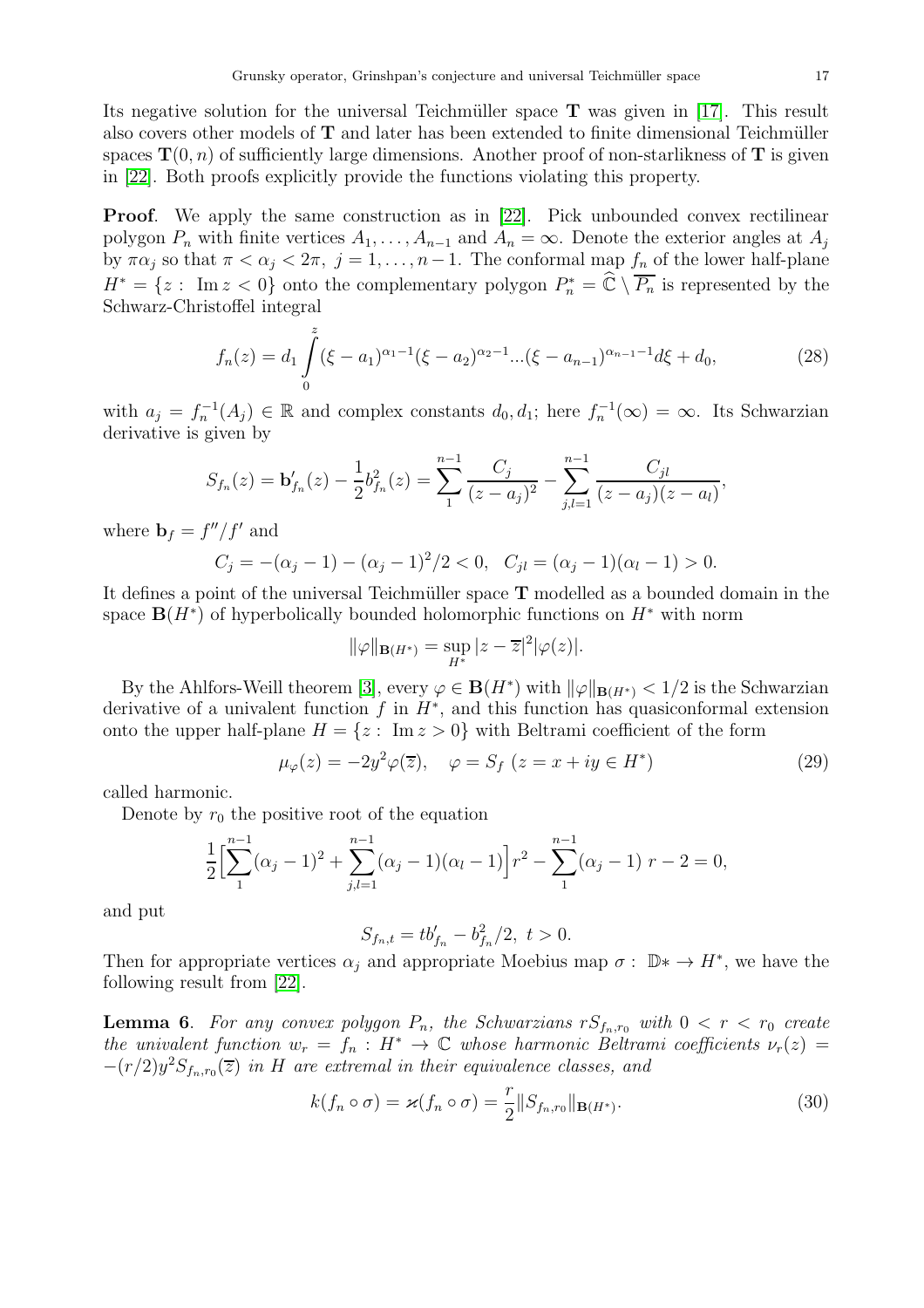This lemma yields that any function  $w_r$  with  $r < r_0$  does not admit extremal quasiconformal extensions of Teichmüller type; the extremal extensions have harmonic Beltrami coefficients  $\mu_{S_{w_r}}$  given by (29). Therefore, the Schwarzians  $S_{w_r}$  for some r between  $r_0$  and 1 must lie outside of the space T; so this space is not a starlike domain in  $B(H^*)$  and in  $\mathbf{B}(\mathbb{D}^*).$ 

Consider the corresponding Grunsky coefficients and the interval

$$
I = \{ t\mathbf{c}(f_n \circ \sigma) : \ 0 \le t \le 1 \}.
$$

Since  $S_{f_n \circ \sigma}$  is an inner point of **T**, it has a neighborhood  $U_0$  whose intersection with the image of the interval I in T contains a non-degenerate subinterval. Hence, all  $tc(f_n \circ \sigma)$ with t sufficiently close to 1 belong to  $\tilde{\mathbf{T}}$  (correspond to univalent functions), and the same holds by for all  $t \in [0, r_0]$ , but the interval I does not lie entirely in  $\tilde{T}$ . So this domain is not starlike.

#### **REFERENCES**

- <span id="page-17-9"></span><span id="page-17-7"></span>[1] L.V. Ahlfors, Quasiconformal reflections, Acta Math. 109 (1963), 291-301.
- <span id="page-17-16"></span>[2] L.V. Ahlfors, Lectures on Quasiconformal Mappings, Van Nostrand, Princeton, 1966.
- [3] L.V. Ahlfors and G. Weill, A uniqueness theorem for Beltrami equations, Proc. Amer. Math. Soc. 13 (1962), 975-978.
- <span id="page-17-14"></span><span id="page-17-12"></span>[4] L. Bers and I. Kra (eds.), A Crash Course on Kleinian Groups, Lecture Notes in Mathematics, vol. 400, Springer, Berlin, 1974.
- <span id="page-17-4"></span>[5] S. Dineen, The Schwarz Lemma, Clarendon Press, Oxford, 1989.
- [6] C.J. Earle, On quasiconformal extensions of the Beurling-Ahlfors type, Contribution to Analysis, Academic Press, New York, 1974, pp. 99-105.
- <span id="page-17-10"></span>[7] C.J. Earle, I. Kra and S.L. Krushkal, *Holomorphic motions and Teichmüller spaces*, Trans. Amer. Math. Soc. 944 (1994), 927-948.
- <span id="page-17-11"></span>[8] F.P. Gardiner, *Carathéodory and Kobayashi metrics on Teichmüller space*, [arXiv:1711.00035v](http://arxiv.org/abs/1711.00035)1 [mathCV].
- <span id="page-17-2"></span>[9] F.P. Gardiner and N. Lakic, Quasiconformal Teichm¨uller Theory, Amer. Math. Soc., Providence, RI, 2000.
- <span id="page-17-3"></span>[10] A.Z. Grinshpan, Remarks on the Grunsky norm and pth root transformation, J. Comput. and Appl. Math. 105 (1999), 311-315.
- <span id="page-17-8"></span>[11] A.Z. Grinshpan, Logarithmic geometry, exponentiation, and coefficient bounds of univalent functions and nonoverlapping domains, Ch. 10 in: Handbook of Complex Analysis: Geometric Function Theory, Vol. I (R. K¨uhnau, ed.), Elsevier Science, Amsterdam, 2002, pp. 273-332.
- <span id="page-17-0"></span>[12] H. Grunsky, Koeffizientenbedingungen für schlicht abbildende meromorphe Funktionen, Math. Z. **45** (1939), 29-61.
- <span id="page-17-13"></span><span id="page-17-5"></span>[13] M. Klimek, Pluripotential Theory, Clarendon Press, Oxford, 1991.
- <span id="page-17-6"></span>[14] S.L. Krushkal, On mappings that are  $\varepsilon$ -quasiconformal in mean, Siberian Math. J. 8 (1967), 798-806.
- <span id="page-17-1"></span>[15] S.L. Krushkal, Quasiconformal Mappings and Riemann Surfaces, Wiley, New York, 1979.
- [16] S. L. Krushkal, Grunsky coefficient inequalities, Carath´eodory metric and extremal quasiconformal mappings, Comment. Math. Helv. 64 (1989), 650-660.
- <span id="page-17-15"></span>[17] S. L. Krushkal, On the question of the structure of the universal Teichmüller space, Soviet Math. Dokl. 38 (1989), 435-437.